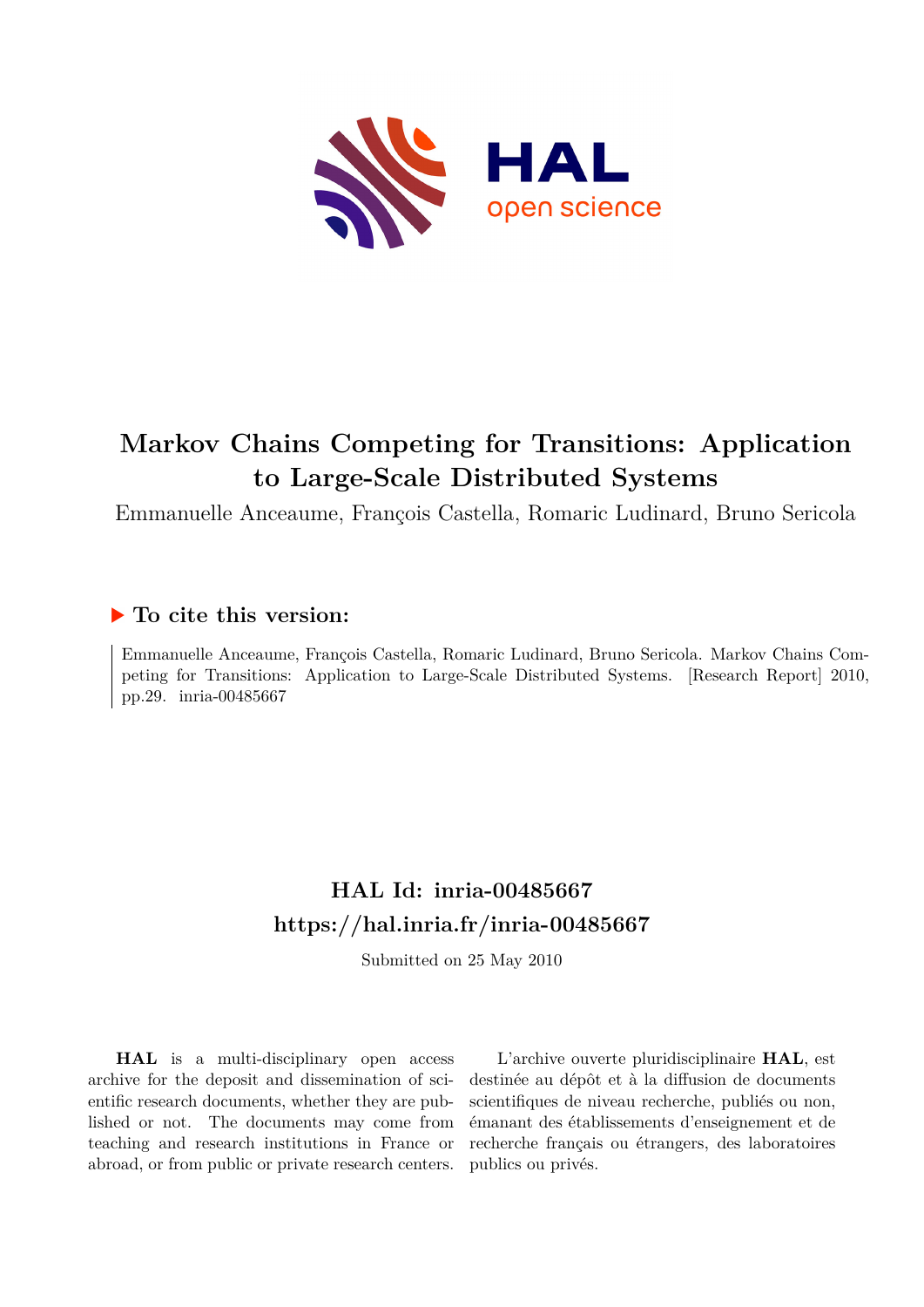

INSTITUT NATIONAL DE RECHERCHE EN INFORMATIQUE ET EN AUTOMATIQUE

# *Markov Chains Competing for Transitions: Application to Large-Scale Distributed Systems*

Emmanuelle Anceaume — François Castella — Romaric Ludinard — Bruno Sericola

## **N° 1953**

Mai 2010



ISRN INRIA/RR--1953--FR+ENG ISSN 0249-6399 ISRN INRIA/RR--1953--FR+ENG ISSN 0249-6399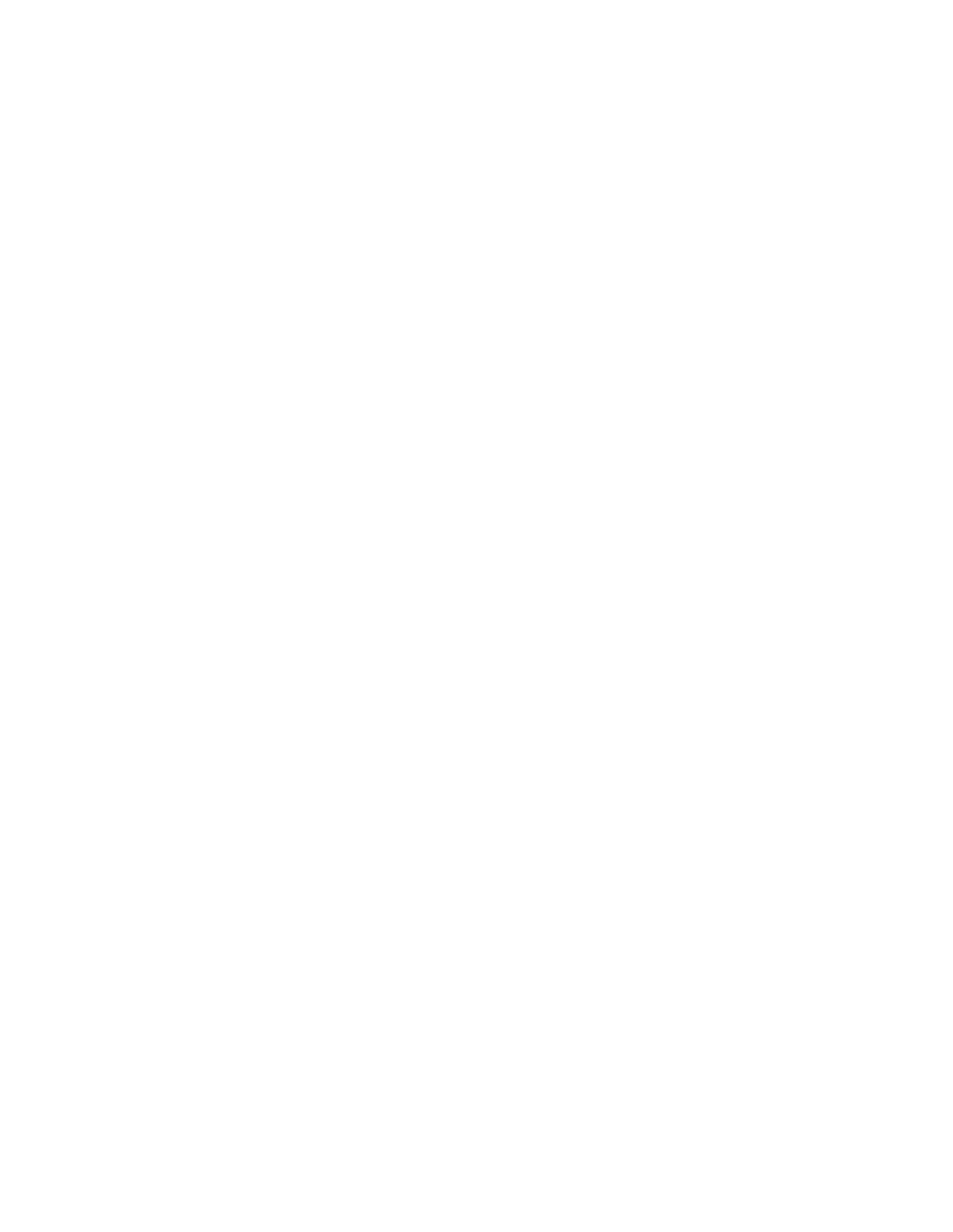



## - - 
 - 
- --

Emmanuelle Anceaume \*, François Castella <sup>†</sup>, Romaric Ludinard <sup>‡</sup> , Bruno Sericola ‡

-  

 Équipes-Projets Adept, Dionysos et Ipso

Rapport de recherche  $\rm\,n^{\circ}$  1953 — Mai 2010 — 29 pages

- , - - - 

- - + . - + - - 
/ - 
 + - + + - . 
- 0 . 
/ , 1 - 2 0-- - - . 
- - + / ,  0 +
- - / , - - - - - 0- - - . 
- + 2
/ ! - - - - + 
 0 -0 -0 
 - 

  . 3- 3
+ . 3- ! ! <sup>4</sup>+ " 
 

- <sup>†</sup> Université de Rennes 1, Rennes, France
- $^{\ddagger}$  INRIA Rennes Bretagne Atlantique, Rennes, France

Centre de recherche INRIA Rennes – Bretagne Atlantique IRISA, Campus universitaire de Beaulieu, 35042 Rennes Cedex Téléphone : +33 2 99 84 71 00 — Télécopie : +33 2 99 84 71 71

<sup>\*</sup> IRISA - CNRS, Rennes, France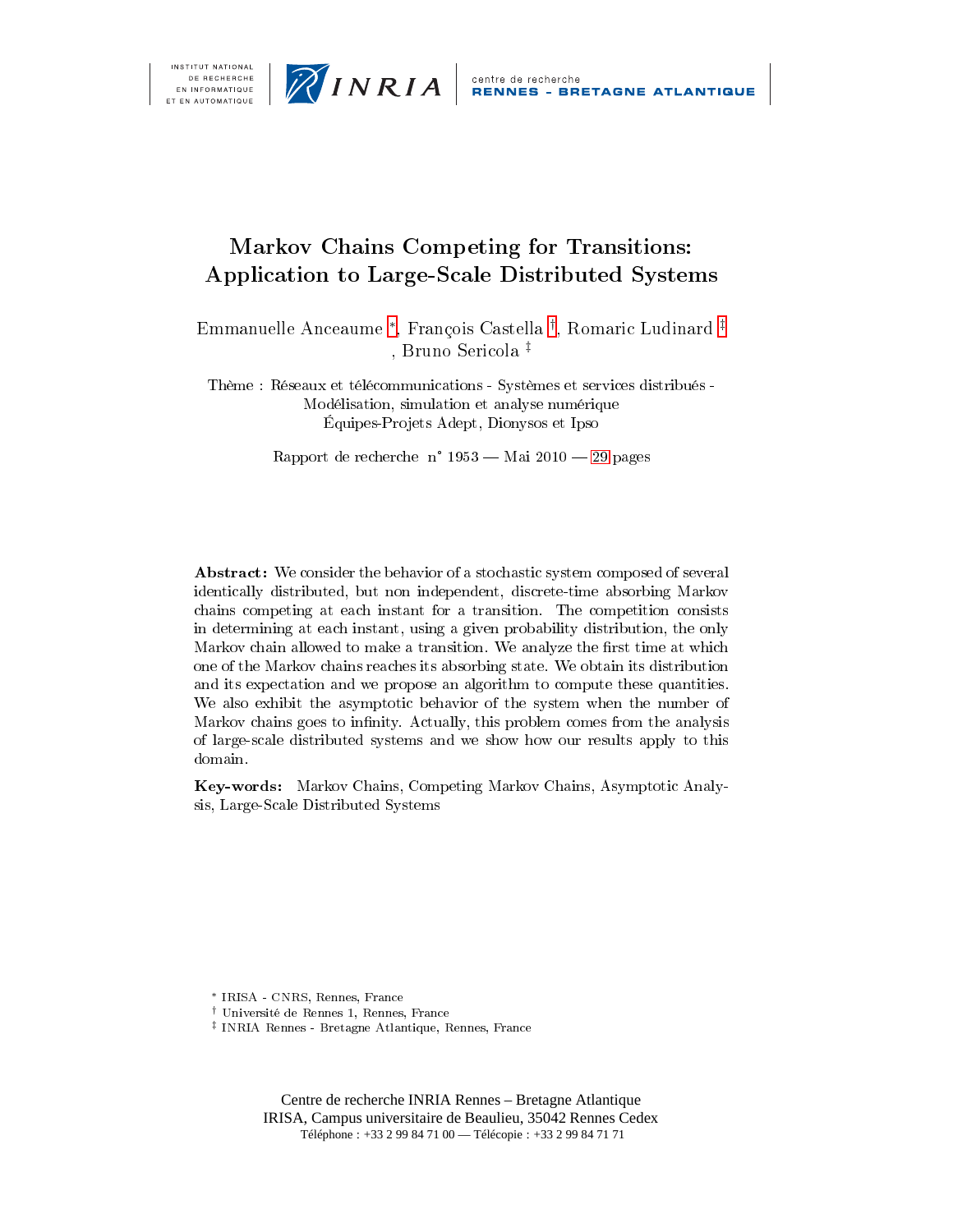## Chaînes de Markov en compétition pour les transitions: application aux systèmes distribués grande échelle

Résumé : Nous considérons un système stochastique composé de plusieurs chaînes de Markov à temps discret, absorbantes, identiques mais non indépendantes, et en compétition à chaque instant pour une transition. La compétition consiste à déterminer à chaque instant la seule chaîne de Markov autorisée à faire une transition. On analyse le premier instant auquel une des chaînes de Markov est absorbée. On obtient sa distribution et sa moyenne et l'on propose un algorithme pour calculer ces quantités. On exhibe de plus le comportement asympotique du système quand le nombre de chaînes de Markov tend vers l'infini. En fait, ce problème vient de l'analyse des systèmes distribués grande échelle et l'on montre comment nos résultats s'appliquent à ce domaine.

Mots-clés : Chaînes de Markov, chaînes de Markov en compétition, analyse asymptotique, systèmes distribués grande échelle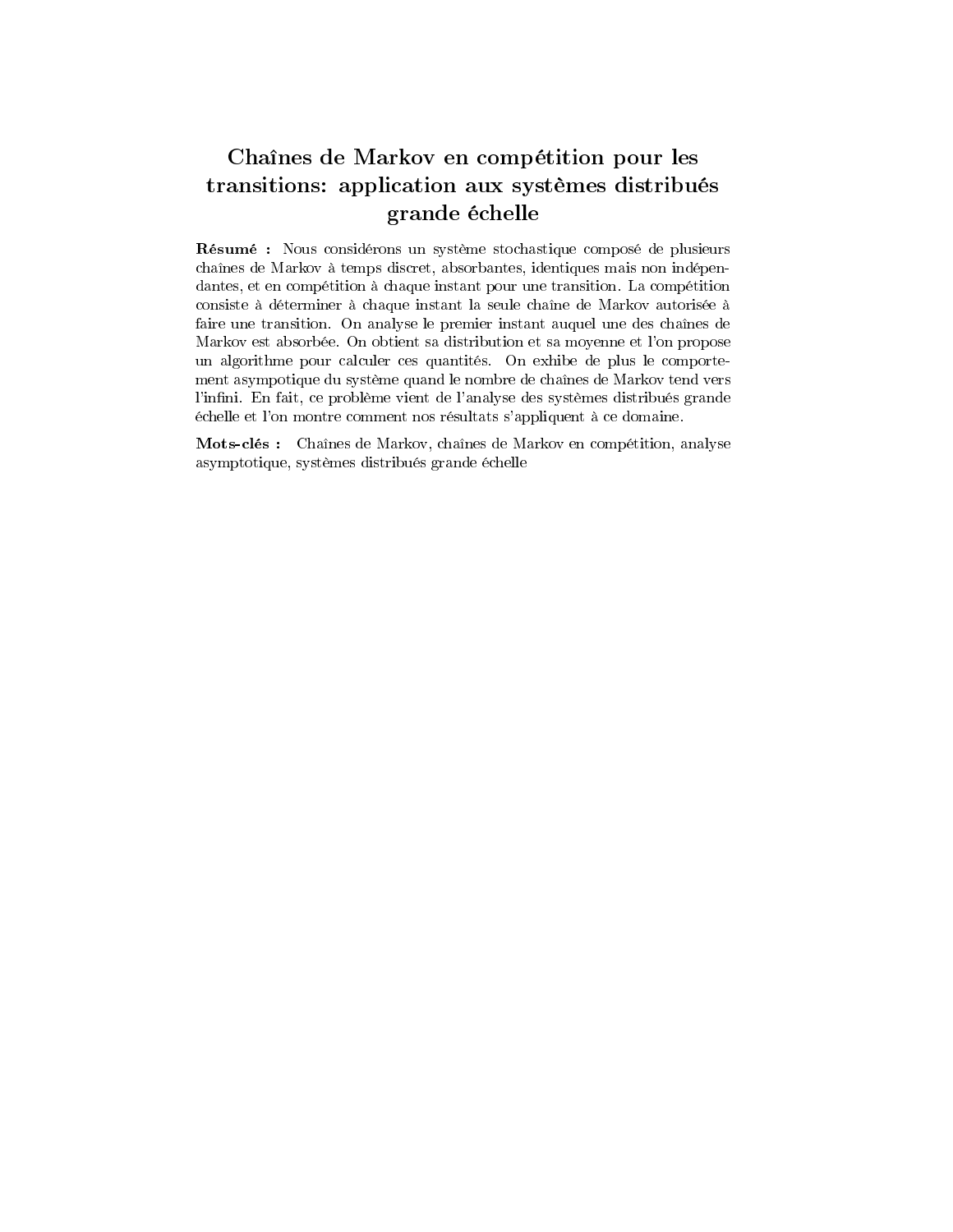#### $\mathbf 1$ Introduction

Competing Markov chains generally compete over a set of resources, see for instance [5] and the references therein. The resulting process is then a multidimensional Markov chain based on the Cartesian product of the states spaces and on competition rules over resources. When a resource is owned by a chain it affects the values of transition probabilities of the other components of the process and the measure of interest is the stationary probability distribution. In this paper, the Markov chains do not compete for resources but for a transition. More precisely, we consider a stochastic system composed of  $n$  identically distributed, but non independent, discrete-time absorbing Markov chains competing at each instant for a transition. The competition consists in determining at each instant, using a given probability mass function of dimension  $n$ , the only Markov chain allowed to make a transition.

For this system, we analyze the first time  $\Theta_n$  at which one of the *n* Markov chains reaches its absorbing state. We study the distribution and the expectation of this random variable and we propose an algorithm to compute these quantities. We exhibit the asymptotic behavior when the number  $n$  of Markov chains goes to infinity and we use this behavior to approximate the distribution of  $\Theta_n$  for large values of *n*. Actually, this problem comes from the analysis of large-scale distributed systems and we show how our results apply to this domain.

The remainder part of the paper is organized as follows. In the next section, we describe the model, the notation, we give the transition probability matrix of the global Markov chain composed of the  $n$  joined identically distributed local Markov chains and we obtain its transient state distribution. We then get an expression for the distribution of the first instant  $\Theta_n$  at which one of the  $n$  Markov chains reaches its absorbing state. In Section 3, we show how this expression leads to a recurrence relation which allows us to easily compute the distribution of  $\Theta_n$  and its expectation. In Section 4, we use a transform based on generating functions to analyze the asymptotic behavior of the distribution and the expectation of  $\Theta_n$  as n goes to infinity. We then show how this analysis leads to an accurate approximation of the distribution of  $\Theta_n$  for large values of  $n$ . Section 5 is devoted to an application from which the problem originally stems: we study the behavior of a cluster-based large-scale distributed system.

#### $\overline{2}$ **Transient State Analysis**

We consider a homogeneous discrete-time Markov chain  $X = \{X_k, k \geq 0\}$  with finite state space  $S$  composed of a set of transient states denoted by  $B$  and an absorbing state denoted by a. The transition probability matrix  $P$  of can thus be decomposed as

$$
P = \left( \begin{array}{cc} Q & v \\ 0 & 1 \end{array} \right),
$$

where Q is the submatrix of dimension  $|B| \times |B|$  containing the transitions between states of B. In the same way, v is the column vector with  $|B|$  entries representing the transitions from the transient states to the absorbing state. We suppose that the initial state is in B, i.e.  $\mathbb{P}\{X_0 \in B\} = 1$ , and we denote by  $\alpha$ the row vector of dimension  $|B|$  containing the initial probability distribution,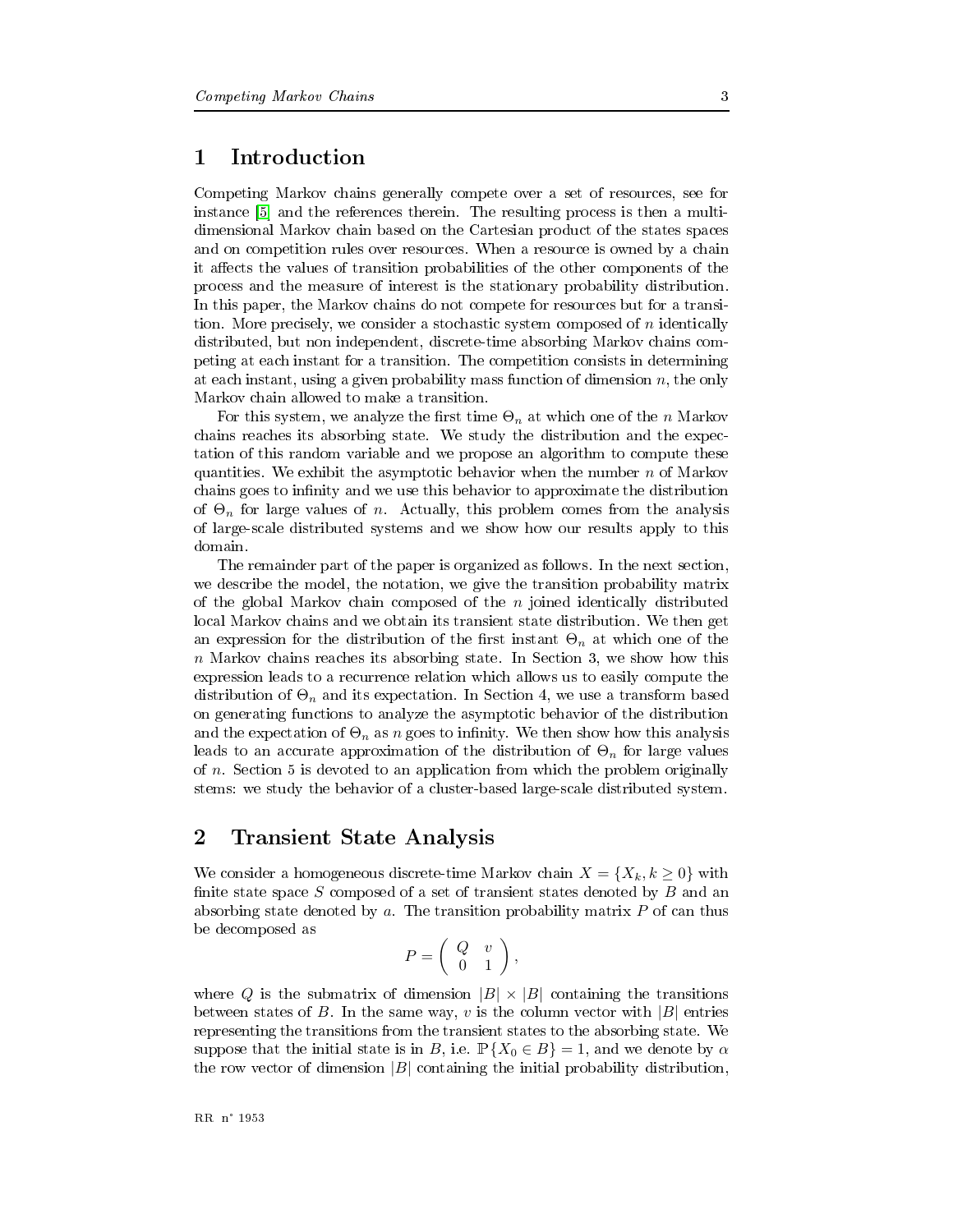i.e. for every  $i \in B$ ,

$$
\alpha_i = \mathbb{P}\{X_0 = i\}.
$$

We denote by  $\Theta_1$  the total time spent in  $B$  before reaching the absorbing state or equivalently the first instant at which the absorbing state  $a$  is reached. We have

$$
\Theta_1 = \inf\{k \ge 0 \mid X_k = a\}.
$$

e complementary cumulative distribution function of  $\Theta_1$  is easily derived as, - ;\$)℄ ;@℄

$$
\mathbb{P}\{\Theta_1 > k\} = \mathbb{P}\{X_k \in B\} = \alpha Q^k \mathbb{1},\tag{1}
$$

ere 1 is the column vector of dimension  $|B|$  with all components equal to 1 nd  $I$  is the identity matrix of the right dimension. Since all the states of  $B$  are nsient the matrix  $I-Q$  is invertible and the expectation of  $\Theta_1$  is given by

$$
E(\Theta_1) = \alpha (I - Q)^{-1} \mathbb{1}.
$$
\n(2)

Let us now consider, for  $n \geq 1$ , n Markov chains denoted by  $X^{(1)}, \ldots, X^{(n)}$ I to X, i.e. with the same state space  $S$ , the same transition probability trix  $P$  and the same initial probability distribution  $\alpha$ . These  $n$  Markov chains  $\mathbf{C}$  if  $\mathbf{C}$  if  $\mathbf{C}$  $\pi(n)=(p_{1,n},\ldots,p_{n,n}).$ 

From these  $n$  Markov chains, we construct a new Markov chain denoted by  $Y = \{Y_k, k \geq 0\}$  as follows. The state space of Y is equal to  $S^n$  and  $Y_k = (X_k^{(1)}, \ldots, X_k^{(n)})$ . A transition in the Markov chain Y corresponds to  $(x_k^{(1)},...,x_k^{(n)})$ . A transition in the Markov chain Y corresponds to a nsition in only one of the Markov chains  $X^{(1)},\ldots,X^{(n)},$  all the others staying e probability mass function  $\pi(n),$  which means that Markov chain  $X^{(\ell)}$  makes the transition with probability  $p_{\ell,n}$ . We suppose without any loss of generality t, for every  $\ell = 1, \ldots, n$ , we have  $0 < p_{\ell,n} < 1$ .

for every  $(i_1, \ldots, i_n)$  and  $(j_1, \ldots, j_n) \in S^n$ , by e transition probability matrix of  $Y,$  which we denote by  $R,$  is thus given,

$$
R((i_1,\ldots,i_n),(j_1,\ldots,j_n)) = \begin{cases} \sum_{\ell=1}^n p_{\ell,n} P_{i_\ell,i_\ell} & \text{if } (i_1,\ldots,i_n) = (j_1,\ldots,j_n) \\ p_{\ell,n} P_{i_\ell,j_\ell} & \text{if } \exists! \ \ell \text{ such that } i_\ell \neq j_\ell \\ 0 & \text{otherwise.} \end{cases}
$$

Indeed, in the Markov chain  $Y$ , the states that can be reached in one step from state  $(i_1,\ldots,i_n)$  are either state  $(i_1,\ldots,i_n)$  if the chosen Markov chain  $X^{(\ell)}$  makes a loop over state  $i_{\ell}$  (the others being static) or state  $(i_1,\ldots,i_{\ell}-1)$  $1, j_{\ell}, i_{\ell} + 1, \ldots, i_n$  if the chosen Markov  $X^{(\ell)}$  makes a transition from state  $i_{\ell}$ to state  $j_\ell$  (the others being static). This shows that the states of Markov chain Y are all transient except state  $(a, \ldots, a)$  which is absorbing.

We denote by  $\beta$  the initial probability distribution of  $Y$  and we assume that e  $X_0^{(\ell)}$ 's are independent, namely

$$
\beta(j_1,\ldots,j_n) = \prod_{\ell=1}^n \mathbb{P}\{X_0^{(\ell)} = j_\ell\}.
$$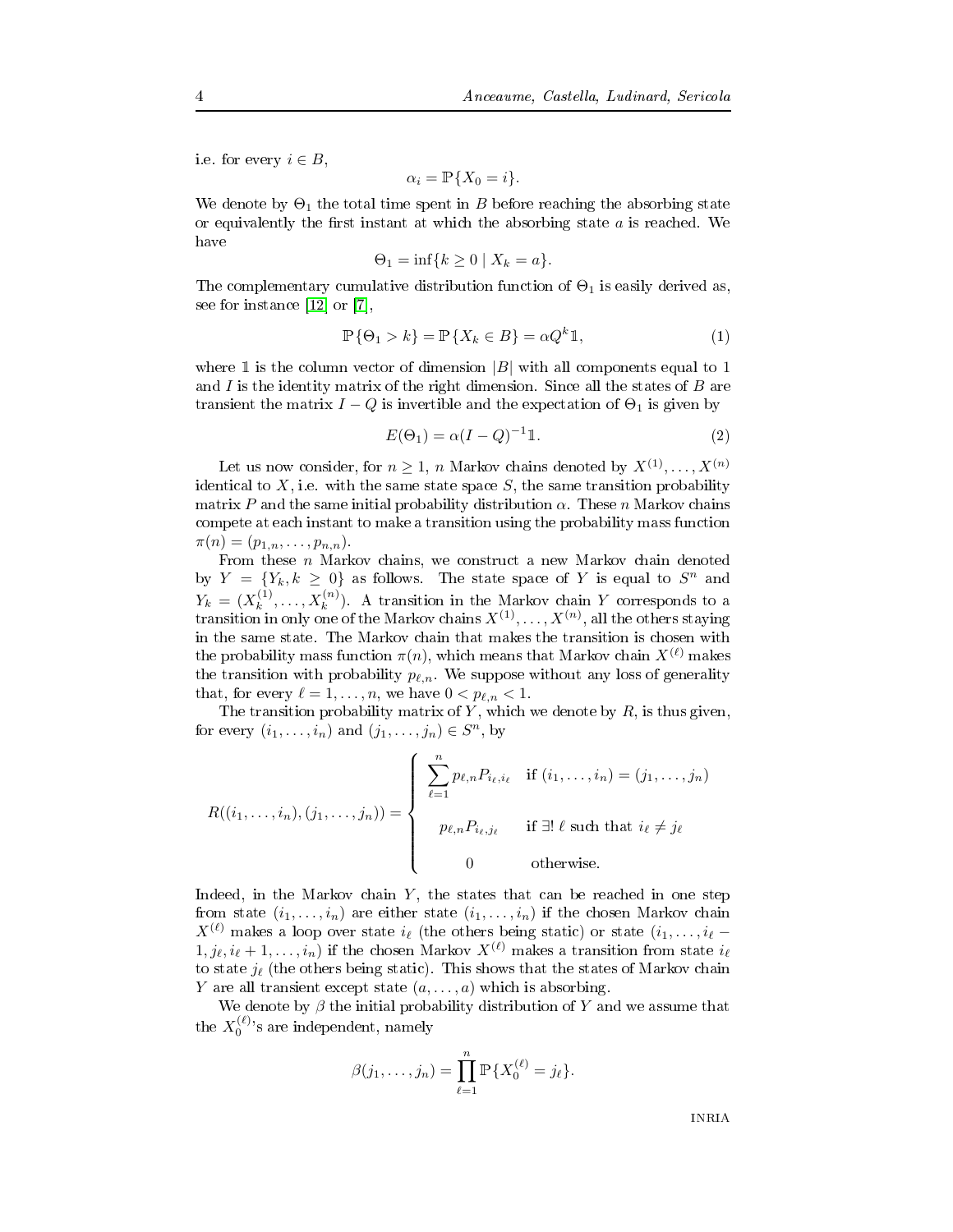<span id="page-7-0"></span>**E** and **E** 

$$
\beta(j_1, \dots, j_n) = \prod_{\ell=1}^n \mathbb{P}\{X_0 = j_\ell\} = \prod_{\ell=1}^n \alpha_{j_\ell}.
$$
 (3)

 $k \geq 0$  and  $\ell \geq 1$ , we introduce the set  $S_{k,\ell}$  defined by e following theorem gives an expression for the distribution of  $Y_k$ . For every

$$
S_{k,\ell} = \{ \underline{k} = (k_1, \ldots, k_\ell) \in \mathbb{N}^\ell \mid k_1 + \cdots + k_\ell = k \}.
$$

<span id="page-7-1"></span>**Theorem 1** For every  $k \geq 0$ ,  $n \geq 1$  and  $(j_1, \ldots, j_n) \in S^n$ , we have

$$
\mathbb{P}\{Y_k = (j_1, \dots, j_n)\} = \sum_{\underline{k} \in S_{k,n}} \frac{k!}{k_1! \cdots k_n!} \prod_{r=1}^n p_{r,n}^{k_r} \mathbb{P}\{X_{k_r} = j_r\}.
$$
 (4)

**Proof.** The proof is a recurrence over k. The result is immediate for  $k = 0$ from relation (3). Suppose relation (4) is true for integer  $k-1$ . We have

$$
\mathbb{P}\{Y_k = (j_1, \ldots, j_n)\}\
$$
\n
$$
= \sum_{(i_1, \ldots, i_n) \in S^n} R((i_1, \ldots, i_n), (j_1, \ldots, j_n)) \mathbb{P}\{Y_{k-1} = (i_1, \ldots, i_n)\}\
$$
\n
$$
= \sum_{h=1}^n p_{h,n} P_{j_h, j_h} \mathbb{P}\{Y_{k-1} = (j_1, \ldots, j_n)\}\
$$
\n
$$
+ \sum_{h=1}^n p_{h,n} \sum_{i_h \in S \setminus \{j_h\}} P_{i_h, j_h} \mathbb{P}\{Y_{k-1} = (j_1, \ldots, j_{h-1}, i_h, j_{h+1}, \ldots, j_n)\}\
$$
\n
$$
= \sum_{h=1}^n p_{h,n} \sum_{i_h \in S} P_{i_h, j_h} \mathbb{P}\{Y_{k-1} = (j_1, \ldots, j_{h-1}, i_h, j_{h+1}, \ldots, j_n)\}.
$$

- 0 / / / / 0

$$
\mathbb{P}\{Y_k = (j_1, \ldots, j_n)\}\
$$
\n
$$
= \sum_{h=1}^n p_{h,n} \sum_{i_h \in S} P_{i_h, j_h} \sum_{\underline{k} \in S_{k-1,n}} \frac{(k-1)!}{k_1! \cdots k_n!} p_{h,n}^{k_h} \mathbb{P}\{X_{k_h} = i_h\}
$$
\n
$$
\times \prod_{r=1, r \neq h}^n p_{r,n}^{k_r} \mathbb{P}\{X_{k_r} = j_r\}
$$
\n
$$
= \sum_{h=1}^n \sum_{\underline{k} \in S_{k-1,n}} \frac{(k-1)!}{k_1! \cdots k_n!} p_{h,n}^{k_h+1} \mathbb{P}\{X_{k_h+1} = j_h\} \prod_{r=1, r \neq h}^n p_{r,n}^{k_r} \mathbb{P}\{X_{k_r} = j_r\}.
$$

For every  $h = 1, \ldots, n$ , we introduce the subset  $U_{h,k}$  of  $S_{k,n}$  defined by

$$
U_{h,k} = \{ \underline{k} \in S_{k,n} \mid k_m \le k-1 \text{ whenever } m \ne h \}.
$$

The variable change  $k_h := k_h - 1$  leads to

$$
\mathbb{P}\{Y_k = (j_1, \ldots, j_n)\} = \sum_{h=1}^n \sum_{\underline{k} \in U_{h,k}} \frac{k_h(k-1)!}{k_1! \cdots k_n!} \prod_{r=1}^n p_{r,n}^{k_r} \mathbb{P}\{X_{k_r} = j_r\}.
$$

---- -- ----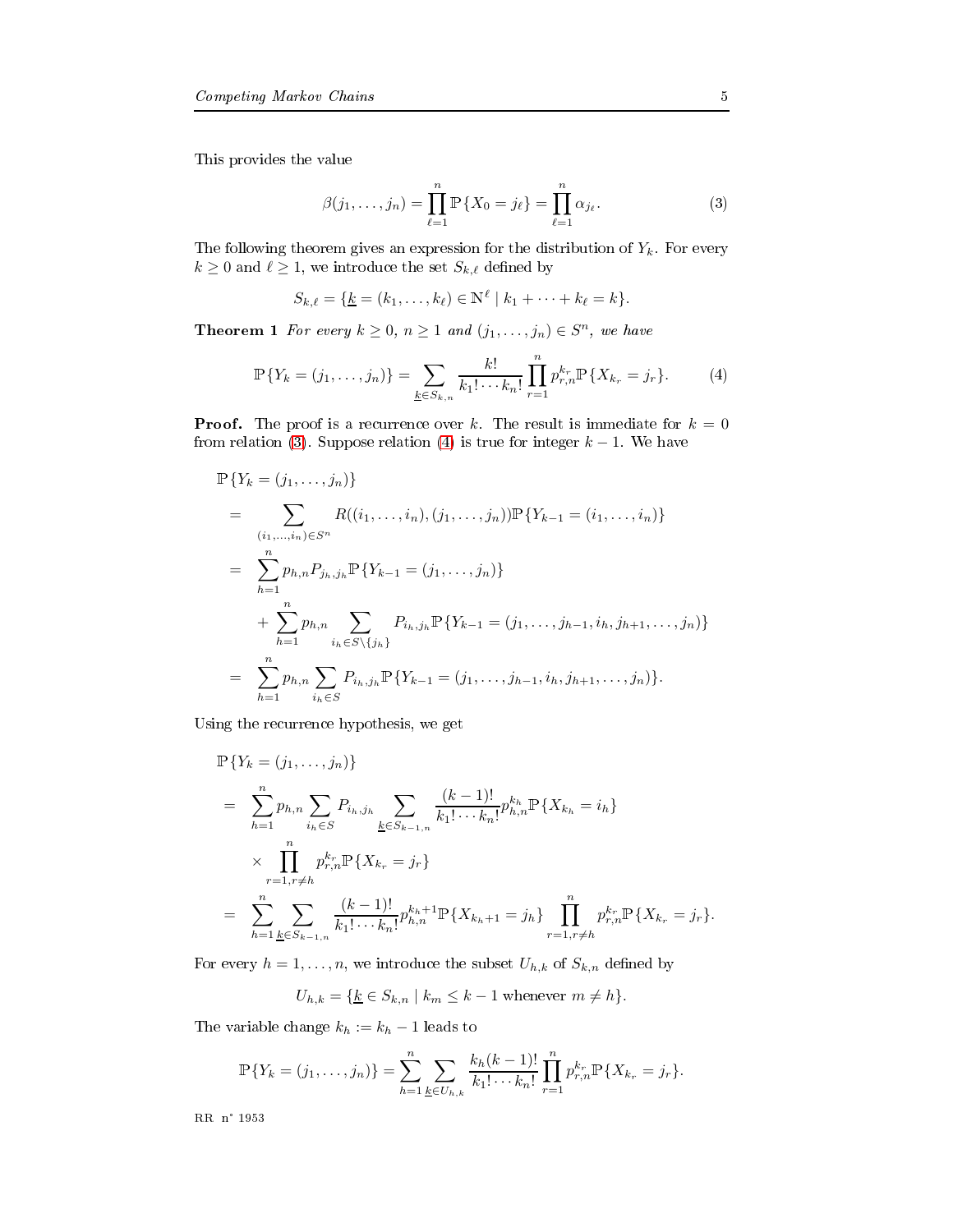Introducing the subset  $V_k$  of  $S_{k,n}$  defined by

$$
V_k = \{ \underline{k} \in S_{k,n} \mid k_m \le k-1 \text{ for } m = 1, \dots, n \},\
$$

$$
U_{h,k}=V_k\cup\{u_h\},\
$$

where  $u_h = (0, \ldots, 0, k, 0, \ldots, 0)$  is the row vector of dimension n with the h-th entry equal to  $k$  and the others equal to 0. We thus get

$$
\mathbb{P}\{Y_k = (j_1, \dots, j_n)\} = \sum_{\substack{k \in V_k}} \sum_{h=1}^n \frac{k_h(k-1)!}{k_1! \cdots k_n!} \prod_{r=1}^n p_{r,n}^{k_r} \mathbb{P}\{X_{k_r} = j_r\} + \sum_{h=1}^n p_{h,n}^k \mathbb{P}\{X_k = j_h\} \prod_{r=1, r \neq h}^n \mathbb{P}\{X_0 = j_r\}.
$$

For every  $\underline{k} \in V_k,$  we have

$$
\sum_{h=1}^{n} \frac{k_h(k-1)!}{k_1! \cdots k_n!} = \frac{(k-1)!}{k_1! \cdots k_n!} \sum_{h=1}^{n} k_h = \frac{k!}{k_1! \cdots k_n!},
$$

$$
\mathbb{P}\{Y_k = (j_1, \dots, j_n)\} = \sum_{\underline{k} \in V_k} \frac{k!}{k_1! \dots k_n!} \prod_{r=1}^n p_{r,n}^{k_r} \mathbb{P}\{X_{k_r} = j_r\} \n+ \sum_{h=1}^n p_{h,n}^k \mathbb{P}\{X_k = j_h\} \prod_{r=1, r \neq h}^n \mathbb{P}\{X_0 = j_r\} \n= \sum_{\underline{k} \in S_{k,n}} \frac{k!}{k_1! \dots k_n!} \prod_{r=1}^n p_{r,n}^{k_r} \mathbb{P}\{X_{k_r} = j_r\}.
$$

<u>0.0+ – 2.0+ – 2.0+ – 2.0+ – 2.0+ – 2.0+ – 2.0+ – 2.0+ – 2.0+ – 2.0+ – 2.0+ – 2.0+ – 2.0+ – 2.0+ – 2.0+ – 2.0+ – 2.0+ – 2.0+ – 2.0+ – 2.0+ – 2.0+ – 2.0+ – 2.0+ – 2.0+ – 2.0+ – 2.0+ – 2.0+ – 2.0+ – 2.0+ – 2.0+ – 2.0+ – 2.0+</u> state probabilities of each Markov chain  $X^{(h)}$  at the  $k$ -th transition of the global process Y.

**Corollary 2** For every  $h = 1, \ldots, n, k \geq 0$  and  $j \in S$ , we have

$$
\mathbb{P}\{X_k^{(h)}=j\} = \sum_{\ell=0}^k {k \choose \ell} p_{h,n}^{\ell} (1-p_{h,n})^{k-\ell} \mathbb{P}\{X_\ell=j\}.
$$

**Proof.** Clearly the distribution on  $X_k^{(h)}$  $\binom{n}{k}$  depends on h only through the parameter  $p_{h,n}$ , so to simplify the writing, we make the proof for  $h = n$ . Using -between the control of the control of the control of the control of the control of the control of the control of the control of the control of the control of the control of the control of the control of the control of the

П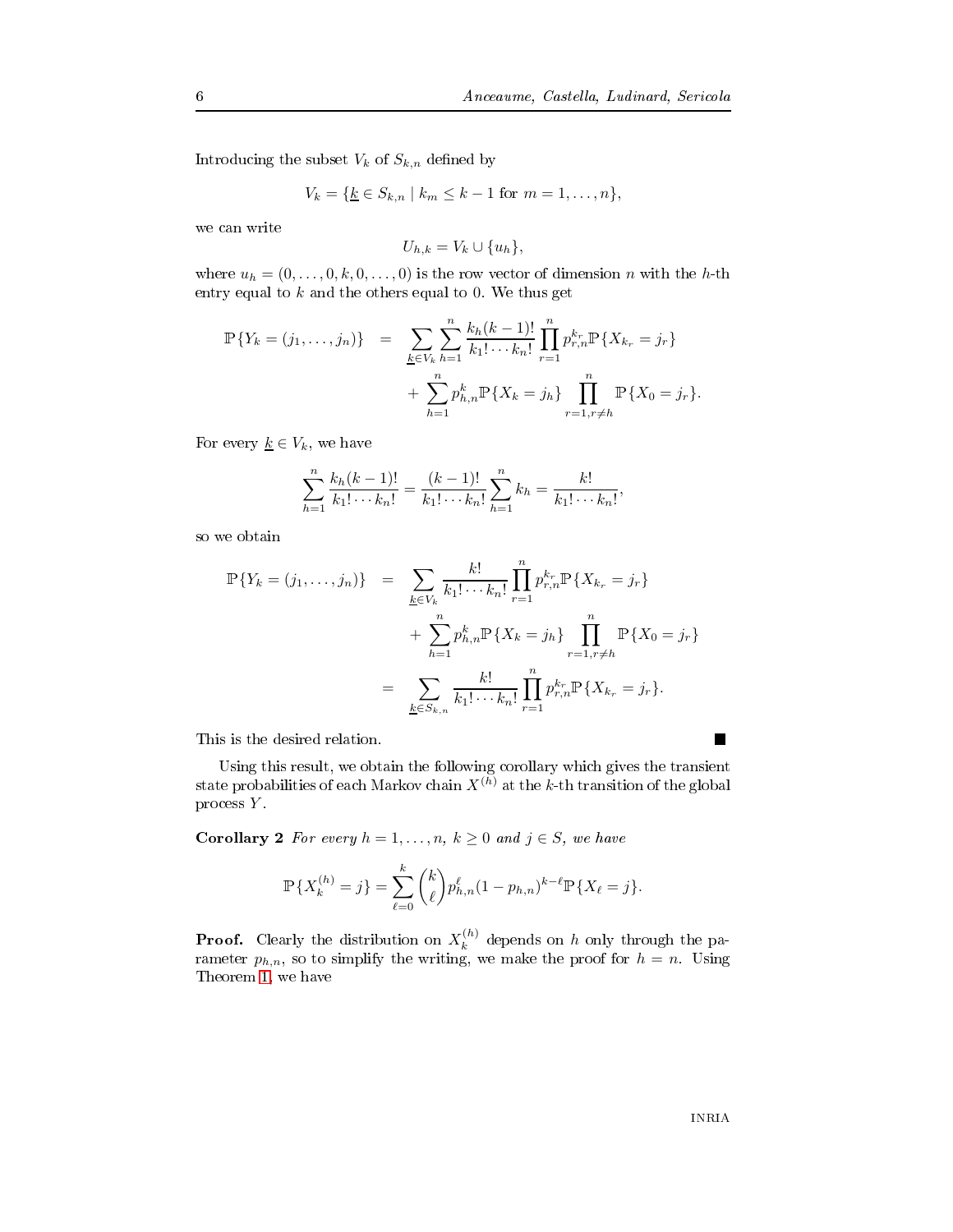$$
\mathbb{P}\{X_{k}^{(n)}=j\}
$$
\n
$$
= \mathbb{P}\{Y_{k} \in S \times \cdots \times S \times \{j\}\}
$$
\n
$$
= \sum_{j_{1} \in S} \cdots \sum_{j_{n-1} \in S} \sum_{\underline{k} \in S_{k,n}} \frac{k!}{k_{1}! \cdots k_{n}!} \prod_{r=1}^{n-1} p_{r,n}^{k_{r}} \mathbb{P}\{X_{k_{r}}=j_{r}\} p_{n,n}^{k_{n}} \mathbb{P}\{X_{k_{n}}=j\}
$$
\n
$$
= \sum_{\underline{k} \in S_{k,n}} \frac{k!}{k_{1}! \cdots k_{n}!} p_{n,n}^{k_{n}} \mathbb{P}\{X_{k_{n}}=j\} \prod_{r=1}^{n-1} p_{r,n}^{k_{r}}
$$
\n
$$
= \sum_{k_{n}=0}^{k} {k \choose k_{n}} p_{n,n}^{k_{n}} (1-p_{n,n})^{k-k_{n}} \mathbb{P}\{X_{k_{n}}=j\}
$$
\n
$$
\times \sum_{\underline{k} \in S_{k-k_{n},n-1}} \frac{(k-k_{n})!}{k_{1}! \cdots k_{n-1}!} \prod_{r=1}^{n-1} \left(\frac{p_{r,n}}{1-p_{n,n}}\right)^{k_{r}}
$$
\n
$$
= \sum_{k_{n}=0}^{k} {k \choose k_{n}} p_{n,n}^{k_{n}} (1-p_{n,n})^{k-k_{n}} \mathbb{P}\{X_{k_{n}}=j\},
$$

 - -/

The following corollary provides the distribution of the first instant  $\Theta_n$  at which one of the *n* Markov chains  $X^{(1)}, \ldots, X^{(n)}$  gets absorbed. More formally,  $\Theta_n$  is defined as

$$
\Theta_n = \inf \{ k \ge 0 \mid \exists r \text{ such that } X_k^{(r)} = a \}.
$$

<span id="page-9-0"></span>**Corollary 3** For every  $k \geq 0$  and  $n \geq 1$ , we have

$$
\mathbb{P}\{\Theta_n > k\} = \sum_{\underline{k} \in S_{k,n}} \frac{k!}{k_1! \cdots k_n!} \prod_{r=1}^n p_{r,n}^{k_r} \alpha Q^{k_r} \mathbb{1}.
$$
 (5)

**Proof.** For every  $k \geq 0$  and  $n \geq 1$ , we have

$$
\Theta_n > k \Longleftrightarrow X_k^{(1)} \in B, \dots, X_k^{(n)} \in B.
$$

 - - \$ A\$B/

$$
\mathbb{P}\{\Theta_n > k\} = \mathbb{P}\{X_k^{(1)} \in B, \dots, X_k^{(n)} \in B\}
$$
  
\n
$$
= \sum_{(j_1, \dots, j_n) \in B^n} \mathbb{P}\{Y_k = (j_1, \dots, j_n)\}
$$
  
\n
$$
= \sum_{\underline{k} \in S_{k,n}} \frac{k!}{k_1! \cdots k_n!} \sum_{(j_1, \dots, j_n) \in B^n} \prod_{r=1}^n p_{r,n}^{k_r} \mathbb{P}\{X_{k_r} = j_r\}
$$
  
\n
$$
= \sum_{\underline{k} \in S_{k,n}} \frac{k!}{k_1! \cdots k_n!} \prod_{r=1}^n p_{r,n}^{k_r} \mathbb{P}\{X_{k_r} \in B\}
$$
  
\n
$$
= \sum_{\underline{k} \in S_{k,n}} \frac{k!}{k_1! \cdots k_n!} \prod_{r=1}^n p_{r,n}^{k_r} \alpha Q^{k_r} \mathbb{1},
$$

 $\mathbf{r}$  and  $\mathbf{r}$  and  $\mathbf{r}$  and  $\mathbf{r}$ 

rly the complexity for the computation of  $\mathbb{P}\{\Theta_n > k\}$  using relation (5)  $\frac{1}{1}$  0

---- -- ----

 $\blacksquare$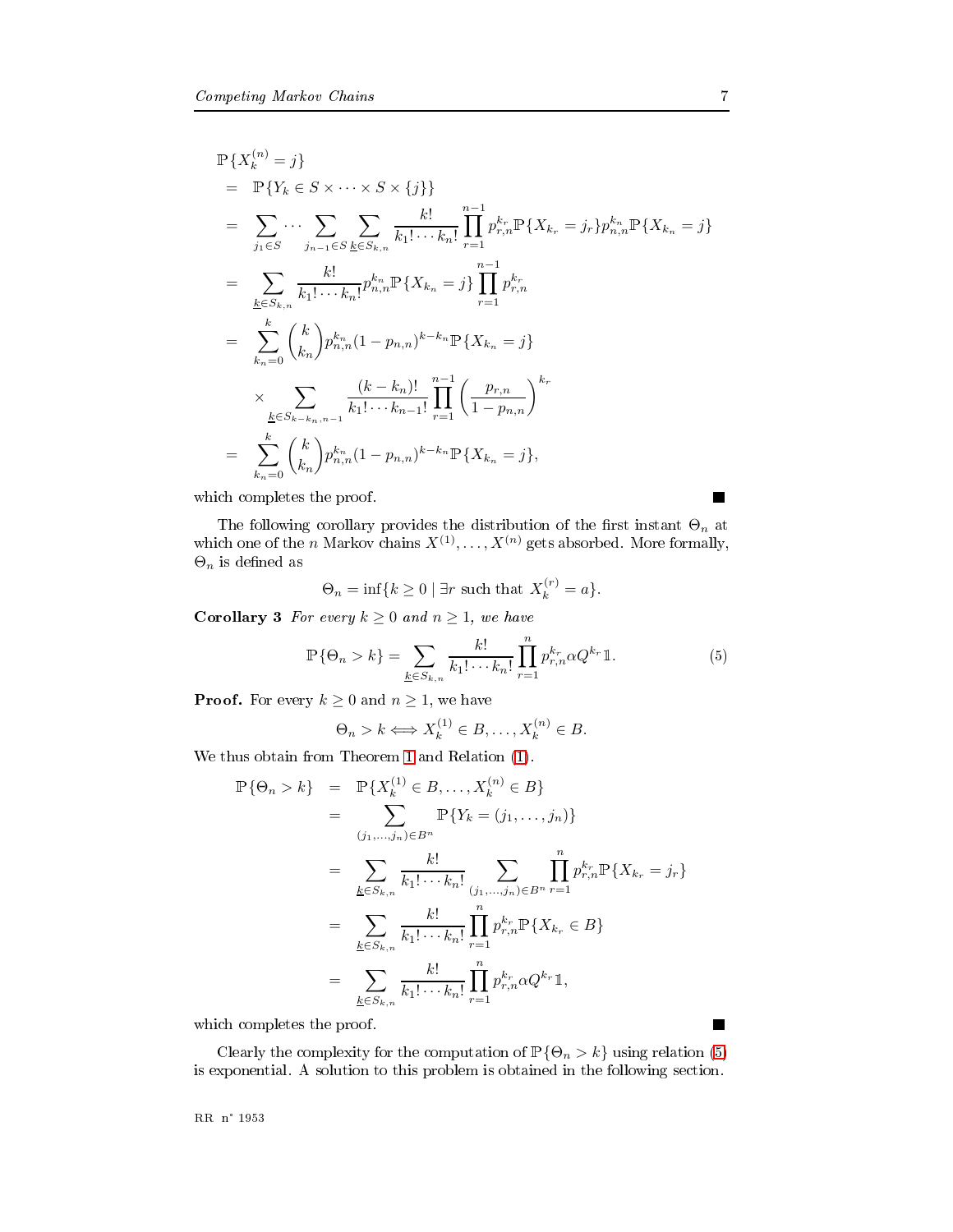### & 
- -

We consider the computation of the distribution and of the expectation of  $\Theta_n$ . We have seen in Section 1 that the states of the global Markov chain  $Y$  are If transient except state  $(a, \ldots, a)$  which is absorbing. This means that the expectation  $E(\Theta_n)$  is finite and given, for every  $n \geq 1$ , by

$$
E(\Theta_n) = \sum_{k=0}^{\infty} \mathbb{P}\{\Theta_n > k\}.
$$
 (6)

<span id="page-10-0"></span>e following theorem gives a recursive expression for the distribution  $\Theta_n$ .

**Theorem 4** For every  $k \geq 0, n \geq 2$ , we have

$$
\mathbb{P}\{\Theta_n > k\} = \sum_{\ell=0}^k {k \choose \ell} p_{n,n}^{\ell} (1 - p_{n,n})^{k-\ell} \alpha Q^{\ell} \mathbb{1} \mathbb{P}\{\Theta_{n-1} > k - \ell\},\tag{7}
$$

where the probability mass distribution  $\pi(n-1) = (p_{1,n-1}, \ldots, p_{n-1,n-1})$  associated with  $\Theta_{n-1}$  is defined, for  $r = 1, \ldots, n-1$ , by

$$
p_{r,n-1} = \frac{p_{r,n}}{1 - p_{n,n}}.
$$

**Proof.** For every  $k \geq 0$  and  $n \geq 2$ , we have from Corollary 3

$$
\mathbb{P}\{\Theta_{n} > k\}
$$
\n
$$
= \sum_{k \in S_{k,n}} \frac{k!}{k_1! \cdots k_n!} \prod_{r=1}^{n} (p_{r,n})^{k_r} \alpha Q^{k_r} \mathbb{1}
$$
\n
$$
= \sum_{k_n=0}^{k} (p_{n,n})^{k_n} \frac{\alpha Q^{k_n} \mathbb{1}}{k_n!} \sum_{k \in S_{k-k_n,n-1}} \frac{k!}{k_1! \cdots k_{n-1}!} \prod_{r=1}^{n-1} (p_{r,n})^{k_r} \alpha Q^{k_r} \mathbb{1}
$$
\n
$$
= \sum_{k_n=0}^{k} {k \choose k_n} (p_{n,n})^{k_n} \alpha Q^{k_n} \mathbb{1} \sum_{k \in S_{k-k_n,n-1}} \frac{(k-k_n)!}{k_1! \cdots k_{n-1}!} \prod_{r=1}^{n-1} (p_{r,n})^{k_r} \alpha Q^{k_r} \mathbb{1}
$$
\n
$$
= \sum_{k_n=0}^{k} {k \choose k_n} (p_{n,n})^{k_n} (1-p_{n,n})^{k-k_n} \alpha Q^{k_n} \mathbb{1}
$$
\n
$$
\times \sum_{k \in S_{k-k_n,n-1}} \frac{(k-k_n)!}{k_1! \cdots k_{n-1}!} \prod_{r=1}^{n-1} \left( \frac{p_{r,n}}{1-p_{n,n}} \right)^{k_r} \alpha Q^{k_r} \mathbb{1}
$$
\n
$$
= \sum_{k_n=0}^{k} {k \choose k_n} (p_{n,n})^{k_n} (1-p_{n,n})^{k-k_n} \alpha Q^{k_n} \mathbb{1}
$$
\n
$$
\times \sum_{k \in S_{k-k_n,n-1}} \frac{(k-k_n)!}{k_1! \cdots k_{n-1}!} \prod_{r=1}^{n-1} (p_{r,n-1})^{k_r} \alpha Q^{k_r} \mathbb{1}
$$
\n
$$
= \sum_{k_n=0}^{k} {k \choose k_n} (p_{n,n})^{k_n} (1-p_{n,n})^{k-k_n} \alpha Q^{k_n} \mathbb{1} \mathbb{P}\{\Theta_{n-1} > k - k_n\},
$$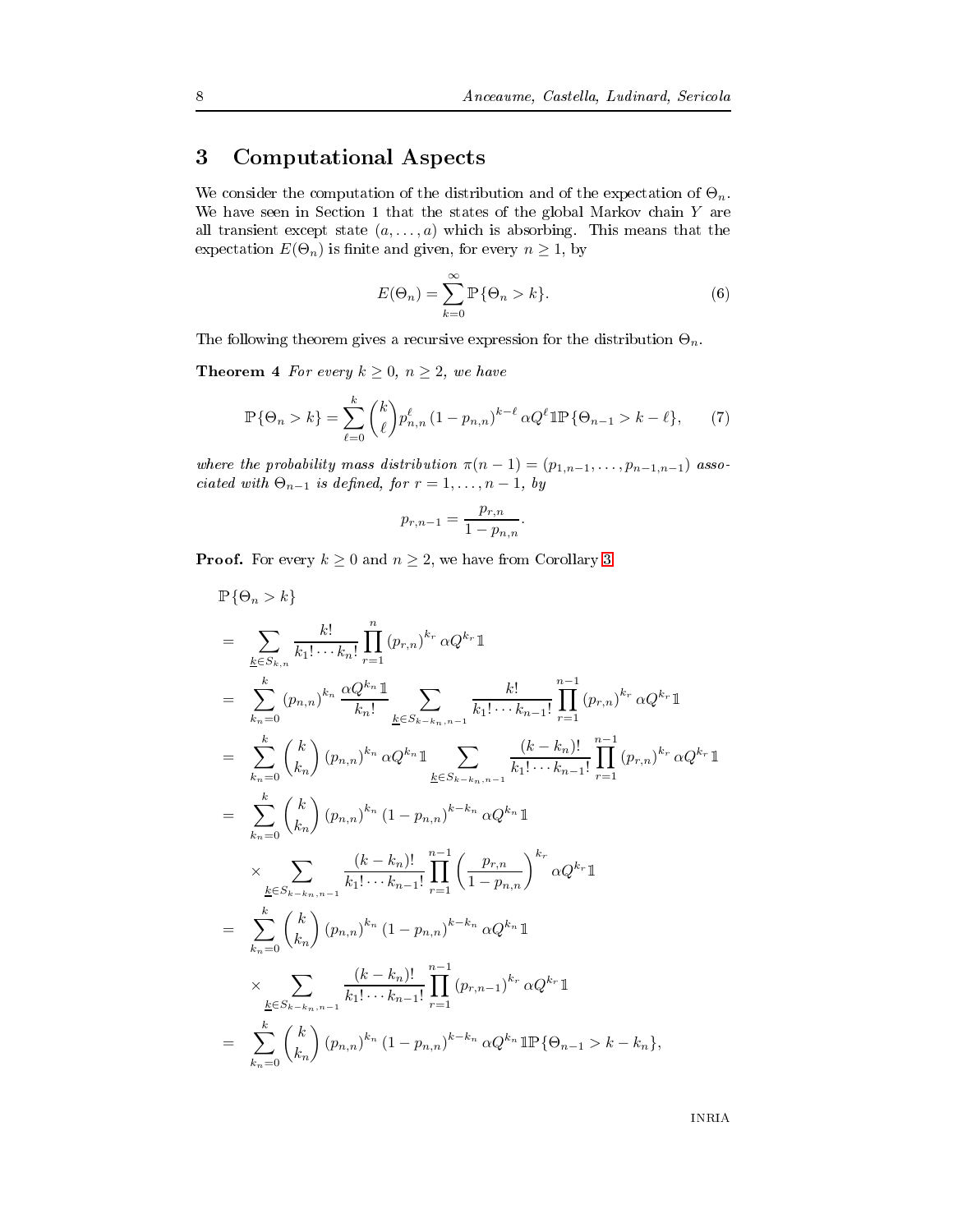0-- - -/

This result shows that the computation of  $\mathbb{P}\{\Theta_n > k\}$  can be done using a 0
- -- 
/

We show in the following how to stop computation at a step  $K$ , to be determined, in order to make sure that for every  $i=1,\ldots,n,$   $\mathbb{P}\{\Theta_i > k\} \leq \varepsilon$  for every  $k \geq K$  where  $\varepsilon$  is a predetermined error tolerance.

Without any loss of generality, we suppose that the probabilities  $p_{r,n}$  are

$$
p_{1,n} \ge p_{2,n} \ge \cdots \ge p_{n,n}.
$$

- -0+ - /

**Lemma 5** For every  $i = 1, \ldots, n - 1$  and  $k \geq 0$ , we have

$$
(p_{i,i}Q + (1 - p_{i,i})I)^k \mathbb{1} \le (p_{i+1,i+1}Q + (1 - p_{i+1,i+1})I)^k \mathbb{1},
$$

 - !

**Proof.** The result is clearly true for  $k = 0$ . From Theorem 4, we have

$$
p_{i,i} - p_{i+1,i+1} = \frac{p_{i,i+1}}{1 - p_{i+1,i+1}} - p_{i+1,i+1} = \frac{p_{i,i+1} - p_{i+1,i+1} + p_{i+1,i+1}^2}{1 - p_{i+1,i+1}} \ge 0.
$$

The matrix Q being substochastic, we have  $Q\mathbb{1}-\mathbb{1} \leq 0$  with the strict inequality for at least one entry, Here  $0$  is the null column vector having relevant dimension. Introducing the notation  $Q_i = p_{i,i}Q + (1 - p_{i,i})I$ , we get

$$
Q_i \mathbb{1} - Q_{i+1} \mathbb{1} = (p_{i,i} - p_{i+1,i+1})(Q \mathbb{1} - \mathbb{1}) \le 0,
$$

which means that the result is true for  $k = 1$ . Suppose now that the result is true for integer  $k-1$ , with  $k \geq 2$ . Since matrices  $Q_i$  and  $Q_{i+1}$  commute, we

$$
(Q_i)^k \mathbb{1} = Q_i(Q_i)^{k-1} \mathbb{1} \le Q_i(Q_{i+1})^{k-1} \mathbb{1} = (Q_{i+1})^{k-1} Q_i \mathbb{1} \le (Q_{i+1})^k \mathbb{1}.
$$

of the contract of the contract of the contract of the contract of the contract of the contract of the contract of the contract of the contract of the contract of the contract of the contract of the contract of the contrac

**Theorem 6** For every  $n \geq 1$ , for every  $\varepsilon \in (0,1)$ , we have

$$
\max_{i=1,\dots,n} \mathbb{P}\{\Theta_i > k\} \leq \varepsilon \text{ for every } k \geq K_1,
$$

where

$$
K_1 = \inf \left\{ k \ge 0 \mid \sum_{\ell=0}^k {k \choose \ell} p_{n,n}^{\ell} (1 - p_{n,n})^{k-\ell} \alpha Q^{\ell} \mathbb{1} \le \varepsilon \right\}.
$$

П

П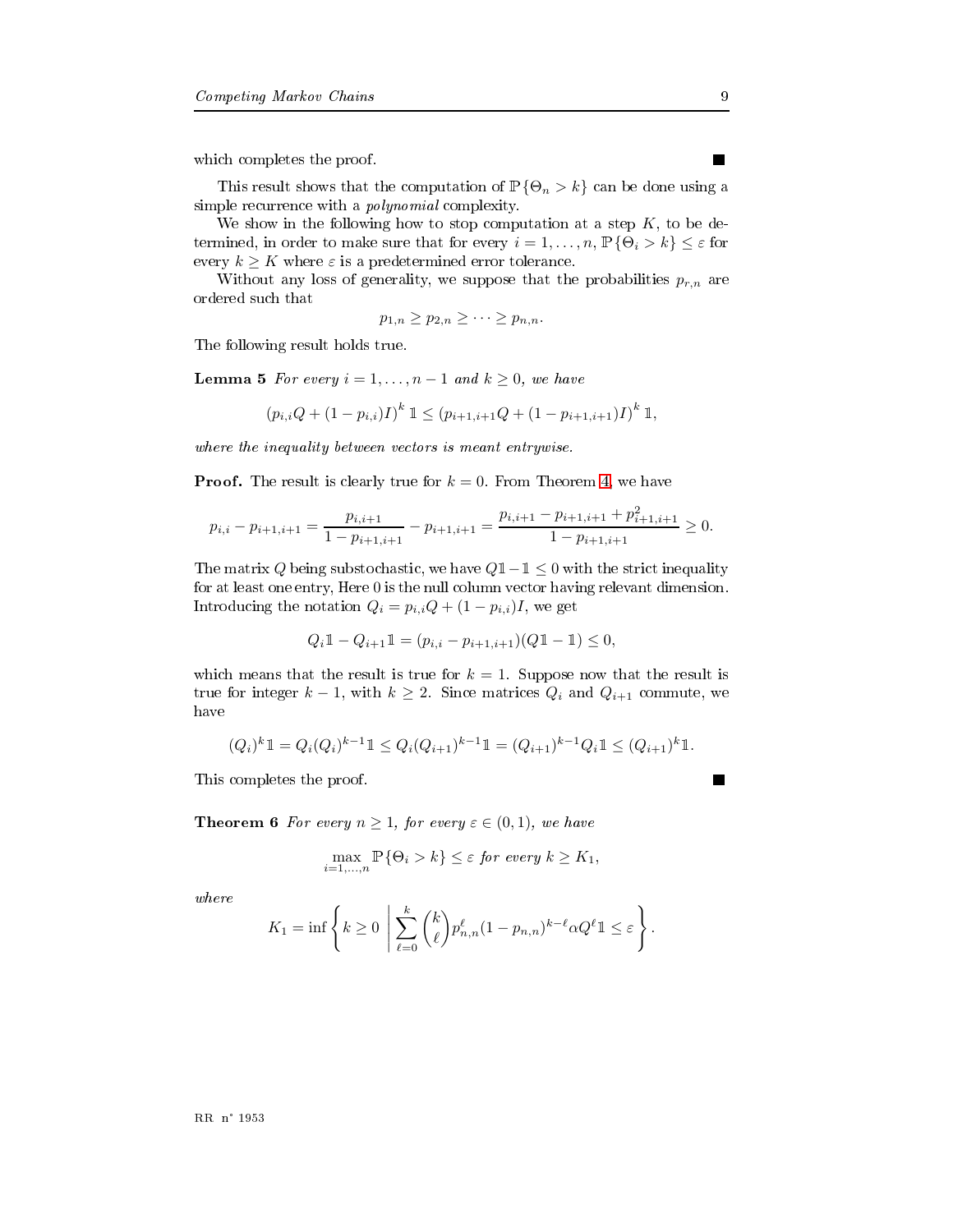**Proof.** For every  $i = 1, \ldots, n$ , we have

$$
\mathbb{P}\{\Theta_{i} > k\} = \sum_{\ell=0}^{k} {k \choose \ell} p_{i,i}^{\ell} (1 - p_{i,i})^{k-\ell} \alpha Q^{\ell} \mathbb{1} \mathbb{P} \{\Theta_{i-1} > k - \ell \}
$$
  
\n
$$
\leq \sum_{\ell=0}^{k} {k \choose \ell} p_{i,i}^{\ell} (1 - p_{i,i})^{k-\ell} \alpha Q^{\ell} \mathbb{1}
$$
  
\n
$$
= \alpha (p_{i,i} Q + (1 - p_{i,i}) I)^{k} \mathbb{1}
$$
  
\n
$$
\leq \alpha (p_{n,n} Q + (1 - p_{n,n}) I)^{k} \mathbb{1}
$$
 (from Lemma 5)  
\n
$$
= \sum_{\ell=0}^{k} {k \choose \ell} p_{n,n}^{\ell} (1 - p_{n,n})^{k-\ell} \alpha Q^{\ell} \mathbb{1}.
$$

Note that matrix  $p_{n,n}Q + (1-p_{n,n})I$  is substochastic, i. e.  $(p_{n,n}Q + (1-p_{n,n})I)$  $p_{n,n}$ ) $I$ ) $\mathbb{1} \leq \mathbb{1}$  with the strict inequality for at least one entry. This means in particular that  $\alpha\left(p_{n,n}Q+(1-p_{n,n})I\right)^k$   $\mathbb I$  is decreasing with  $k$  and

$$
\lim_{k \to \infty} \alpha (p_{n,n}Q + (1 - p_{n,n})I)^k \mathbb{1} = 0,
$$

So, for a fixed  $\varepsilon \in (0,1)$  and by definition of integer  $K_1$  we have that for every  $i = 1, \ldots, n$ ,

$$
\mathbb{P}\{\Theta_i > k\} \le \varepsilon, \text{ for every } k \ge K_1,
$$

 $\mathbf{r}$  -//  $\mathbf{r}$  -//  $\mathbf{r}$  -//  $\mathbf{r}$  -//

 $E(\Theta_i)$  for which the truncation of the series (6) is needed. . The contract of the contract of the contract of the contract of the contract of the contract of the contract of the contract of the contract of the contract of the contract of the contract of the contract of the contrac

**Theorem 7** For every  $n \geq 1$ , for every  $\varepsilon \in (0,1)$ ,

$$
0 \leq \max_{i=1,\dots,n} \left( E(\Theta_i) - \sum_{k=0}^{K_2-1} \mathbb{P}\{\Theta_i > k\} \right) \leq \varepsilon,
$$

 $where$ 

$$
K_2 = \inf \left\{ k \ge 0 \mid \frac{1}{p_{n,n}} \sum_{\ell=0}^k {k \choose \ell} p_{n,n}^{\ell} (1 - p_{n,n})^{k-\ell} \alpha (I - Q)^{-1} Q^{\ell} 1 \le \varepsilon \right\}.
$$

$$
e_i = E(\Theta_i) - \sum_{k=0}^{K_2 - 1} \mathbb{P}\{\Theta_i > k\}.
$$

■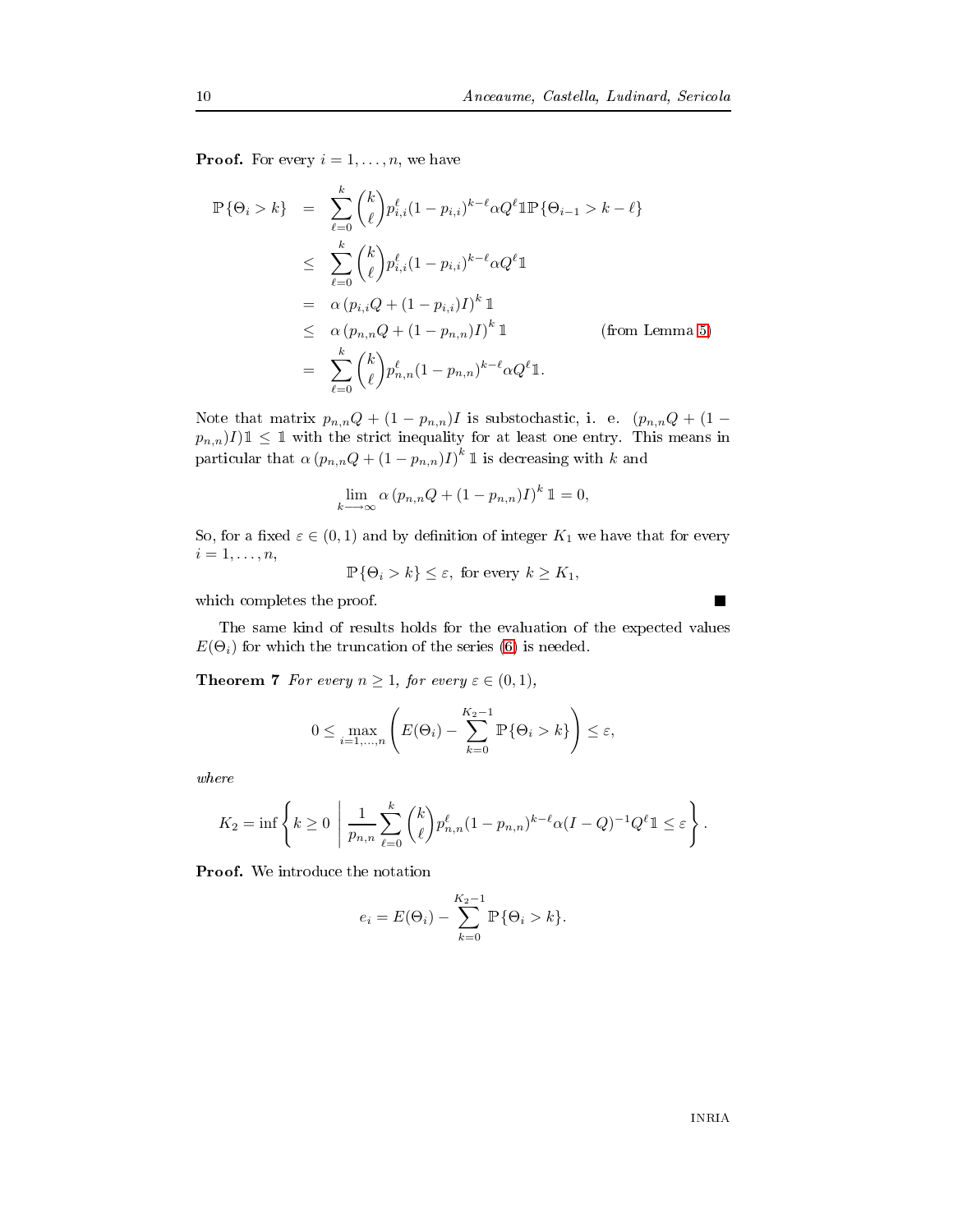∞

We then have, for every  $i = 1, \ldots, n$ ,

$$
e_{i} = \sum_{k=K_{2}} \mathbb{P}\{\Theta_{i} > k\}
$$
  
\n
$$
= \sum_{k=K_{2}}^{\infty} \sum_{\ell=0}^{k} {k \choose \ell} p_{i,i}^{\ell} (1 - p_{i,i})^{k-\ell} \alpha Q^{\ell} \mathbb{1} \mathbb{P}\{\Theta_{i-1} > k - \ell\}
$$
  
\n
$$
\leq \sum_{k=K_{2}}^{\infty} \sum_{\ell=0}^{k} {k \choose \ell} p_{i,i}^{\ell} (1 - p_{i,i})^{k-\ell} \alpha Q^{\ell} \mathbb{1}
$$
  
\n
$$
= \sum_{k=K_{2}}^{\infty} \alpha (p_{i,i}Q + (1 - p_{i,i})I)^{k} \mathbb{1}
$$
  
\n
$$
\leq \sum_{k=K_{2}}^{\infty} \alpha (p_{n,n}Q + (1 - p_{n,n})I)^{k} \mathbb{1}
$$
 (from Lemma 5)  
\n
$$
= \alpha (I - (p_{n,n}Q + (1 - p_{n,n})I))^{-1} (p_{n,n}Q + (1 - p_{n,n})I)^{K_{2}} \mathbb{1}
$$
  
\n
$$
= \frac{1}{p_{n,n}} \alpha (I - Q)^{-1} (p_{n,n}Q + (1 - p_{n,n})I)^{K_{2}} \mathbb{1}
$$
  
\n
$$
= \frac{1}{p_{n,n}} \sum_{\ell=0}^{K_{2}} {K_{2} \choose \ell} p_{n,n}^{\ell} (1 - p_{n,n})^{K_{2} - \ell} \alpha (I - Q)^{-1} Q^{\ell} \mathbb{1}
$$
  
\n
$$
\leq \epsilon
$$
 by definition of integer  $K_{2}$ .

which means that  $\max_{i=1,\dots,n} e_i \leq \varepsilon$ .

e computation of the distribution of  $\Theta_n$  can thus be done recursively using relations (1) and (7). If the probability mass function  $\pi(n)$  is uniform, i.e. if  $p_{r,n} = 1/n$  for every  $r = 1, \ldots, n$ , then it is easily checked that the probability ss function  $\pi(i)$  is also uniform for every  $i\leq n$ . In this case, we obtain at the me cost not only the distribution of  $\Theta_n$  but also the distribution of all  $\Theta_i$ 's, for  $i \leq n,$  using the stopping criterion given in Theorem 6. If the expectation of  $\Theta_n$  is also needed then we may use the stopping criterion given in Theorem 7.

### 4 Asymptotic Analysis

is section is devoted to the analysis of the distribution on  $\Theta_n$  when n is large. + - - 
 0-

> - - -0+ - - ?/

**Theorem 8** For every  $n \geq 1$ , we have

$$
E(\Theta_n) \le \frac{E(\Theta_{n-1})}{1 - p_{n,n}},
$$

and

$$
E(\Theta_n) \le \frac{E(\Theta_1)}{p_{1,n}}.
$$

п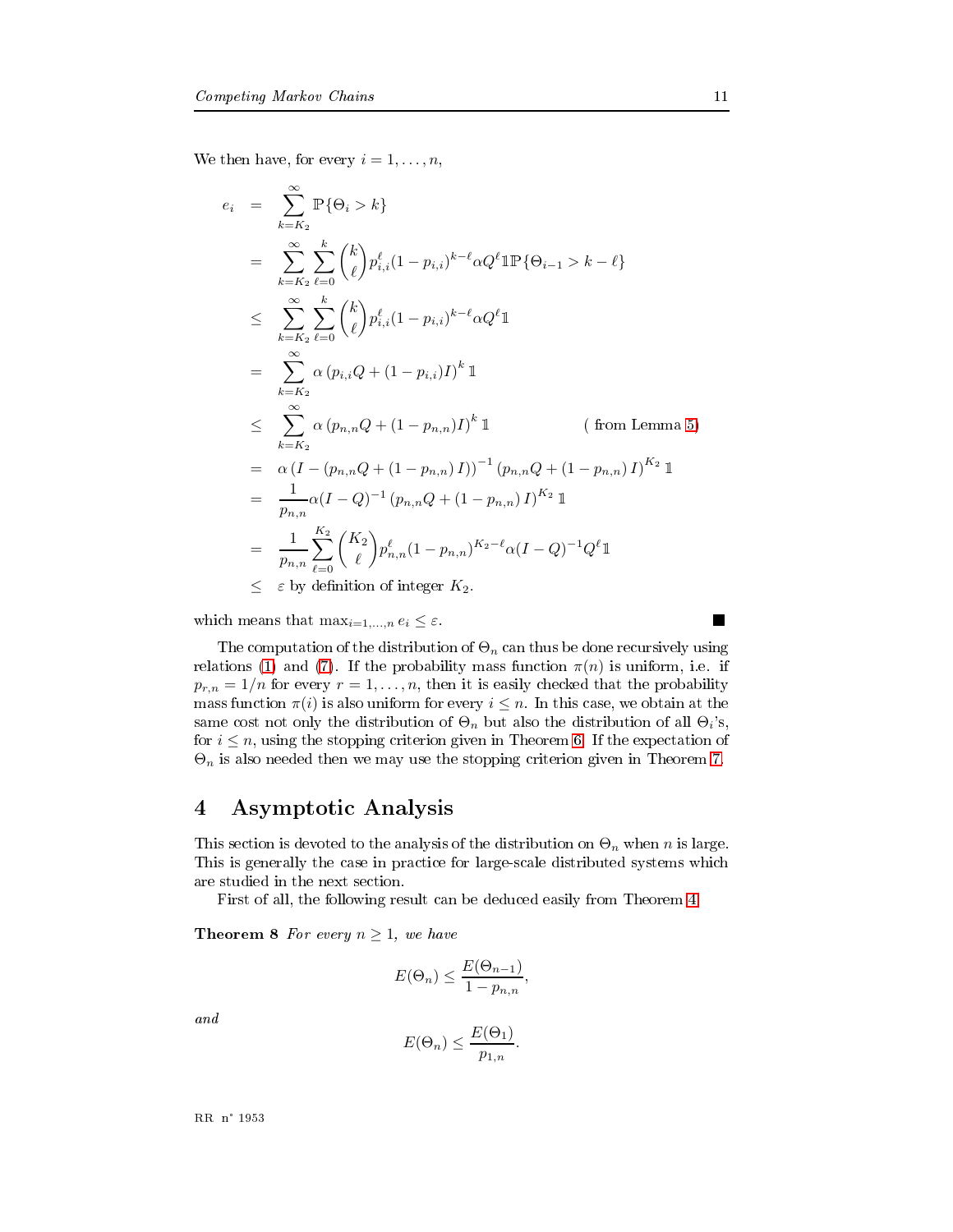C + - ? 0 +

$$
E(\Theta_n) = \sum_{k=0}^{\infty} \mathbb{P}\{\Theta_n > k\}
$$
  
\n
$$
= \sum_{k=0}^{\infty} \sum_{\ell=0}^{k} {k \choose \ell} p_{n,n}^{\ell} (1 - p_{n,n})^{k-\ell} \alpha Q^{\ell} \mathbb{1} \mathbb{P}\{\Theta_{n-1} > k - \ell\}
$$
  
\n
$$
= \sum_{k=0}^{\infty} \sum_{\ell=0}^{k} {k \choose \ell} p_{n,n}^{k-\ell} (1 - p_{n,n})^{\ell} \alpha Q^{k-\ell} \mathbb{1} \mathbb{P}\{\Theta_{n-1} > \ell\}
$$
  
\n
$$
= \sum_{\ell=0}^{\infty} (1 - p_{n,n})^{\ell} \mathbb{P}\{\Theta_{n-1} > \ell\} \sum_{k=\ell}^{\infty} {k \choose \ell} p_{n,n}^{k-\ell} \alpha Q^{k-\ell} \mathbb{1}
$$
  
\n
$$
= \sum_{\ell=0}^{\infty} (1 - p_{n,n})^{\ell} \mathbb{P}\{\Theta_{n-1} > \ell\} \sum_{k=0}^{\infty} {k+\ell \choose \ell} p_{n,n}^{k} \alpha Q^{k} \mathbb{1}
$$
  
\n
$$
\leq \sum_{\ell=0}^{\infty} (1 - p_{n,n})^{\ell} \mathbb{P}\{\Theta_{n-1} > \ell\} \sum_{k=0}^{\infty} {k+\ell \choose \ell} p_{n,n}^{k}
$$
  
\n
$$
= \sum_{\ell=0}^{\infty} (1 - p_{n,n})^{\ell} \mathbb{P}\{\Theta_{n-1} > \ell\} (1 - p_{n,n})^{-(\ell+1)}
$$
  
\n
$$
= \frac{E(\Theta_{n-1})}{1 - p_{n,n}}.
$$

Recursively, we get

$$
E(\Theta_n) \le \frac{E(\Theta_{n-1})}{1 - p_{n,n}} \le \frac{E(\Theta_{n-2})}{(1 - p_{n,n})(1 - p_{n-1,n-1})} = \frac{E(\Theta_{n-2})}{1 - p_{n,n} - p_{n-1,n}}
$$

and so,

$$
E(\Theta_n) \le \frac{E(\Theta_1)}{p_{1,n}}.
$$

 $\mathbf{r}$  and  $\mathbf{r}$  and  $\mathbf{r}$  and  $\mathbf{r}$ 

When the distribution  $\pi(n)$  is uniform, i.e. when  $p_{i,n} = 1/n$ , we obtain

$$
E(\Theta_n) \le \frac{nE(\Theta_{n-1})}{n-1} \le nE(\Theta_1).
$$

We consider the following transform. For every  $n \geq 1$  and  $x \in \mathbb{R}$ , we introduce the function  $F_n(x)$  defined by

$$
F_n(x) = \sum_{k=0}^{\infty} \frac{x^k}{k!} \mathbb{P}\{\Theta_n > k\}.
$$

The function  $F_n$  is defined for every  $x \in \mathbb{R}$  and an explicit expression is given - -0+ -/

**Theorem 9** For every  $n \geq 1$  and  $x \in \mathbb{R}$ , we have

$$
F_n(x) = \prod_{\ell=1}^n \alpha e^{Qx p_{\ell,n}} \mathbb{1},\tag{8}
$$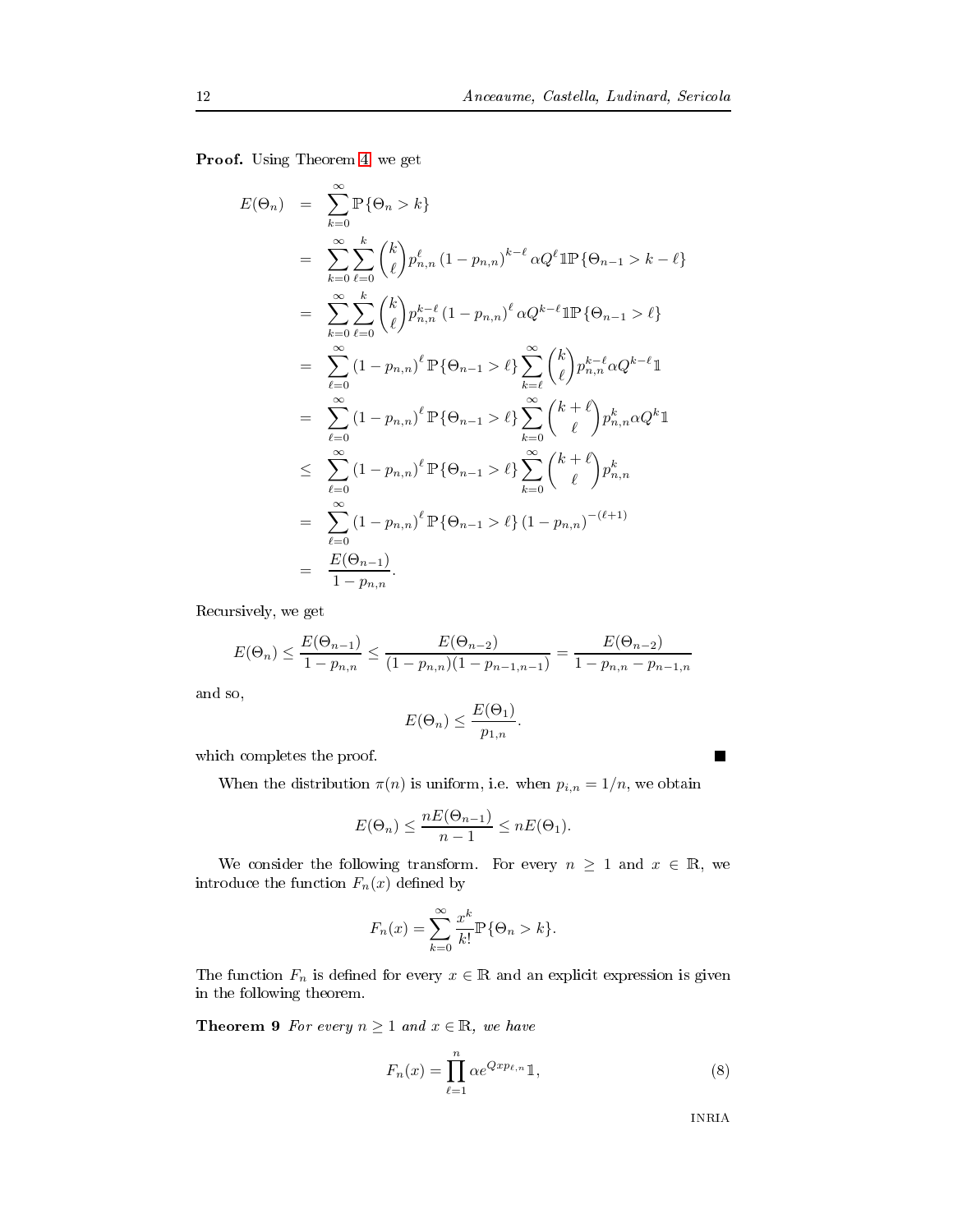and, for every  $k \in \mathbb{N}$ ,

$$
\mathbb{P}\{\Theta_n > k\} = F_n^{(k)}(0),\tag{9}
$$

where  $F_n^{(k)}$  is the k-th derivative of function  $F_n$  with respect to x.

**Proof.** From Relation (7), we get, using the fact that  $\mathbb{P}\{\Theta_1 > \ell\} = \alpha Q^{\ell} \mathbb{1}$ ,

$$
F_n(x) = \sum_{k=0}^{\infty} \frac{x^k}{k!} \sum_{\ell=0}^k {k \choose \ell} p_{n,n}^{\ell} (1 - p_{n,n})^{k-\ell} \mathbb{P}\{\Theta_1 > \ell\} \mathbb{P}\{\Theta_{n-1} > k - \ell\}
$$
  
\n
$$
= \sum_{\ell=0}^{\infty} \frac{x^{\ell}}{\ell!} p_{n,n}^{\ell} \mathbb{P}\{\Theta_1 > \ell\} \sum_{k=\ell}^{\infty} \frac{x^{k-\ell}}{(k-\ell)!} (1 - p_{n,n})^{k-\ell} \mathbb{P}\{\Theta_{n-1} > k - \ell\}
$$
  
\n
$$
= \sum_{\ell=0}^{\infty} \frac{x^{\ell}}{\ell!} p_{n,n}^{\ell} \mathbb{P}\{\Theta_1 > \ell\} \sum_{k=0}^{\infty} \frac{x^k}{k!} (1 - p_{n,n})^k \mathbb{P}\{\Theta_{n-1} > k\}
$$
  
\n
$$
= F_1(x p_{n,n}) F_{n-1}(x(1 - p_{n,n})).
$$

is leads by induction, for  $i = 1, \ldots, n$ , to

$$
F_n(x) = F_1(xp_{n,n})F_1(xp_{n-1,n})F_{n-2}(x(1-p_{n,n}-p_{n-1,n}))
$$
  
= ...  
= 
$$
\left[\prod_{\ell=n-i+1}^n F_1(xp_{\ell,n})\right]F_{n-i}(x(1-p_{n,n}-...-p_{n-i+1,n})),
$$

$$
p_{r,n-1} = \frac{p_{r,n}}{1 - p_{n,n}}.
$$

We deduce, for  $i = n$ ,

$$
F_n(x) = \prod_{\ell=1}^n F_1(x p_{\ell,n}).
$$

Now, since

$$
F_1(x) = \sum_{k=0}^{\infty} \frac{x^k}{k!} \mathbb{P} \{ \Theta_1 > k \} = \sum_{k=0}^{\infty} \frac{x^k}{k!} \alpha Q^k \mathbb{1} = \alpha e^{Qx} \mathbb{1},
$$

$$
F_n(x) = \prod_{\ell=1}^n \alpha e^{Qx p_{\ell,n}} \mathbb{1}.
$$

 $\mathbf{r}$  , and  $\mathbf{r}$  , and  $\mathbf{r}$  , and  $\mathbf{r}$  , and  $\mathbf{r}$  , and  $\mathbf{r}$  , and  $\mathbf{r}$  , and  $\mathbf{r}$  $F_n$ 

$$
F_n^{(h)}(x) = \sum_{k=h}^{\infty} \frac{x^{k-h}}{(k-h)!} \mathbb{P}\{\Theta_n > k\} = \sum_{k=0}^{\infty} \frac{x^k}{k!} \mathbb{P}\{\Theta_n > k+h\},\,
$$

gives the result by taking  $x = 0$ .

This result not only shows that  $\mathbb{P}\{\Theta_n > 0\} = 1$  as expected, but also that, for every  $n \geq 1$ , we have

$$
\mathbb{P}\{\Theta_n > 1\} = \alpha Q \mathbb{1}.
$$

---- -- ----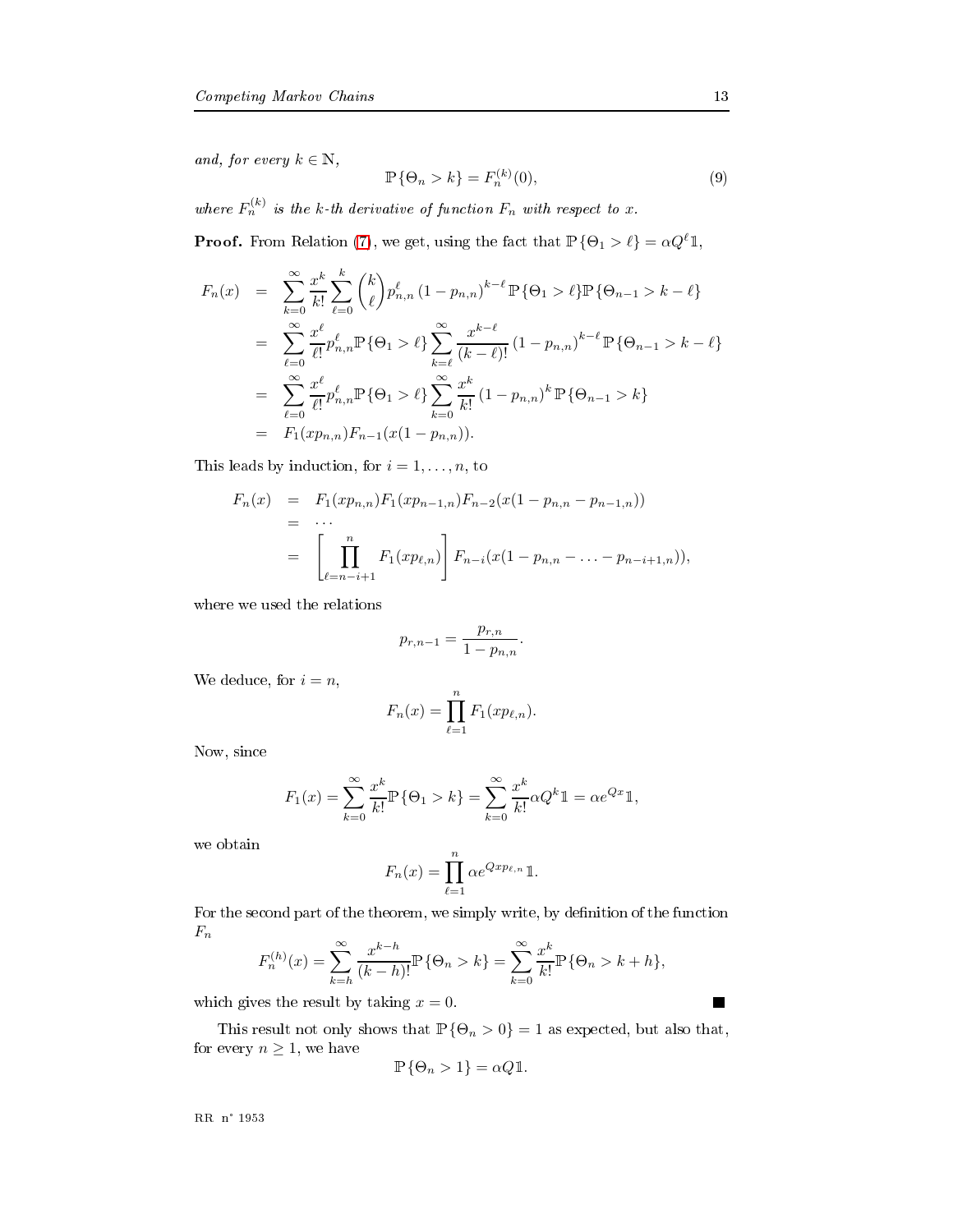#### Uniform distribution 4.1

We consider in this section the case where the probability mass function  $\pi(n)$  is uniform. The following theorem gives, in that case, the asymptotic distribution of  $\Theta_n$ .

<span id="page-16-0"></span>**Theorem 10** If  $p_{\ell,n} = 1/n$  for every  $\ell = 1, ..., n$ , then for every  $x \in \mathbb{R}$ , we have

$$
\lim_{n \to \infty} F_n(x) = e^{\alpha Q \mathbb{1} x}
$$

**Proof.** If  $p_{\ell,n} = 1/n$  for every  $\ell = 1, ..., n$ , we have from relation (8),

$$
F_n(x) = \left(\alpha e^{Qx/n} \mathbb{1}\right)^n,
$$

which can also be written as

$$
F_n(x) = e^{n \ln \left(\alpha e^{Qx/n} \mathbb{1}\right)} = e^{n(\alpha Q \mathbb{1}x/n + \varepsilon(1/n)/n))} = e^{\alpha Q \mathbb{1}x + \varepsilon(1/n)},
$$

where  $\varepsilon$  is a function satisfying  $\lim_{n\longrightarrow\infty} \varepsilon(1/n) = 0$ .

This completes the proof.

This result suggests that the limit of  $\mathbb{P}\{\Theta_n > k\}$  when *n* goes to infinity should be equal to  $(\alpha Q\mathbb{1})^k$ . Actually, if  $p_{\ell,n} = 1/n$  for every  $\ell = 1, \ldots, n$ , we easily get from relations  $(8)$  and  $(9)$ 

$$
\mathbb{P}\{\Theta_n > k\} = F_n^{(k)}(0) = \frac{d^k \left(\alpha e^{Qx/n} \mathbb{1}\right)^n}{dx^k}\bigg|_{x=0}
$$

This gives for instance when  $n \geq 4$ ,

$$
F_n^{(1)}(x) = \left(\alpha e^{Qx/n}1\right)^{n-1} \alpha Q e^{Qx/n}1,
$$
  
\n
$$
F_n^{(2)}(x) = \frac{n-1}{n} \left(\alpha e^{Qx/n}1\right)^{n-2} \left(\alpha Q e^{Qx/n}1\right)^2
$$
  
\n
$$
+ \frac{1}{n} \left(\alpha e^{Qx/n}1\right)^{n-1} \alpha Q^2 e^{Qx/n}1,
$$
  
\n
$$
F_n^{(3)}(x) = \frac{(n-1)(n-2)}{n^2} \left(\alpha e^{Qx/n}1\right)^{n-3} \left(\alpha Q e^{Qx/n}1\right)^3
$$
  
\n
$$
+ \frac{3(n-1)}{n^2} \left(\alpha e^{Qx/n}1\right)^{n-2} \alpha Q e^{Qx/n}1 \alpha Q^2 e^{Qx/n}1
$$
  
\n
$$
+ \frac{1}{n^2} \left(\alpha e^{Qx/n}1\right)^{n-1} \alpha Q^3 e^{Qx/n}1,
$$
  
\n
$$
F_n^{(4)}(x) = \frac{(n-1)(n-2)(n-3)}{n^3} \left(\alpha e^{Qx/n}1\right)^{n-4} \left(\alpha Q e^{Qx/n}1\right)^4
$$
  
\n
$$
+ \frac{6(n-1)(n-2)}{n^3} \left(\alpha e^{Qx/n}1\right)^{n-3} \left(\alpha Q e^{Qx/n}1\right)^2 \alpha Q^2 e^{Qx/n}1
$$
  
\n
$$
+ \frac{3(n-1)}{n^3} \left(\alpha e^{Qx/n}1\right)^{n-2} \left(\alpha Q^2 e^{Qx/n}1\right)^2
$$
  
\n
$$
+ \frac{4(n-1)}{n^3} \left(\alpha e^{Qx/n}1\right)^{n-2} \alpha Q e^{Qx/n}1 \alpha Q^3 e^{Qx/n}1
$$
  
\n
$$
+ \frac{1}{n^3} \left(\alpha e^{Qx/n}1\right)^{n-1} \alpha Q^4 e^{Qx/n}1,
$$

**INRIA**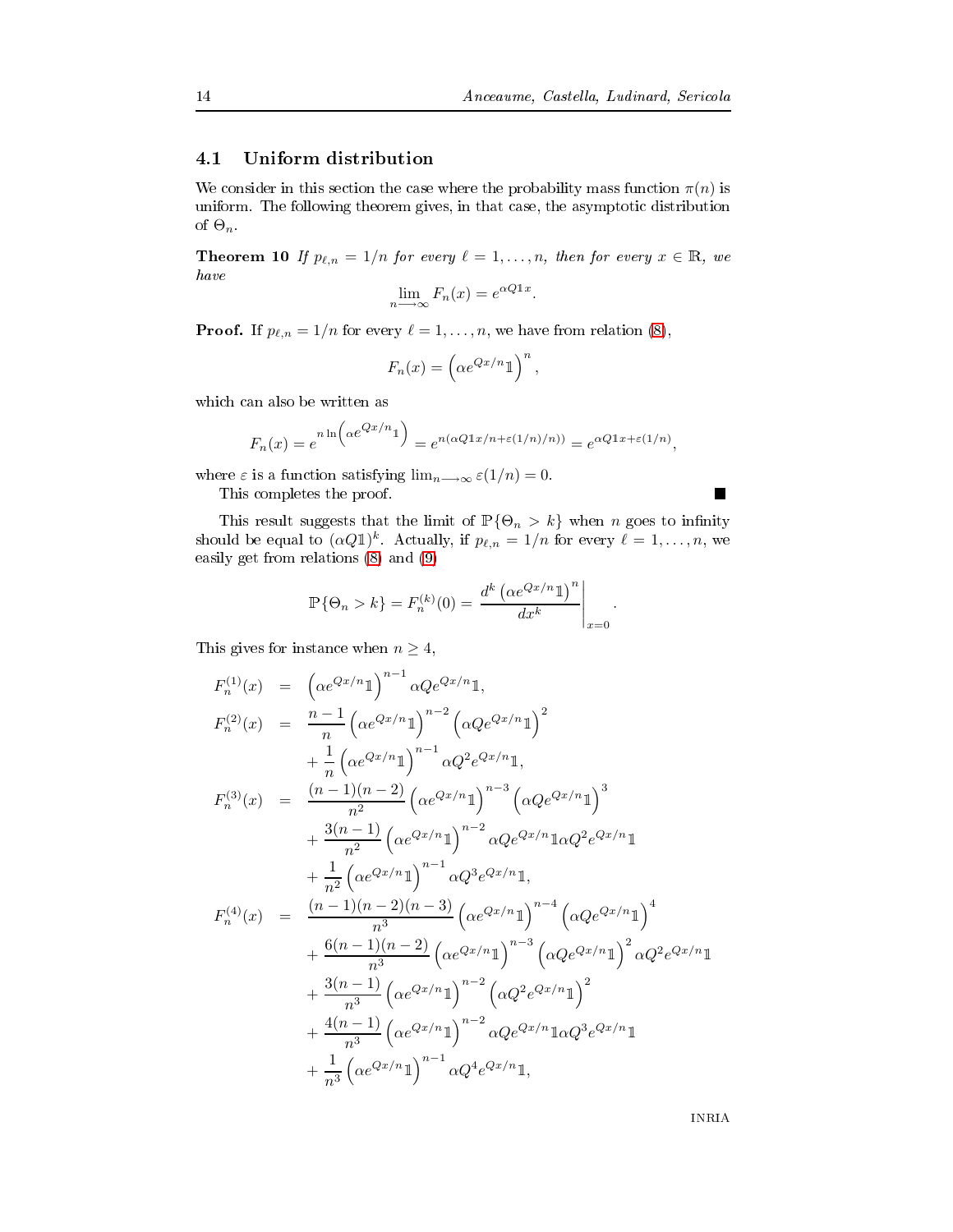and so, for  $x = 0$ ,

$$
\begin{array}{rcl}\n\mathbb{P}\{\Theta_n > 1\} & = & \alpha Q \mathbb{1}, \\
\mathbb{P}\{\Theta_n > 2\} & = & \frac{n-1}{n} \left( \alpha Q \mathbb{1} \right)^2 + \frac{1}{n} \alpha Q^2 \mathbb{1}, \\
\mathbb{P}\{\Theta_n > 3\} & = & \frac{(n-1)(n-2)}{n^2} \left( \alpha Q \mathbb{1} \right)^3 + \frac{3(n-1)}{n^2} \alpha Q \mathbb{1} \alpha Q^2 \mathbb{1} + \frac{1}{n^2} \alpha Q^3 \mathbb{1}, \\
\mathbb{P}\{\Theta_n > 4\} & = & \frac{(n-1)(n-2)(n-3)}{n^3} \left( \alpha Q \mathbb{1} \right)^4 + \frac{6(n-1)(n-2)}{n^3} \left( \alpha Q \mathbb{1} \right)^2 \alpha Q^2 \mathbb{1} \\
& & + \frac{3(n-1)}{n^3} \left( \alpha Q^2 \mathbb{1} \right)^2 + \frac{4(n-1)}{n^3} \alpha Q \mathbb{1} \alpha Q^3 \mathbb{1} + \frac{1}{n^3} \alpha Q^4 \mathbb{1}.\n\end{array}
$$

An explicit expression of  $F_n^{(k)}(x)$  can be obtained using the Faà Di Bruno formula, see for instance  $[3]$  or  $[14]$ .

Theorem 11 (Faà Di Bruno formula) When functions  $f$  and  $g$  are smooth - 

$$
\frac{d^k}{dx^k}f(g(x)) = k! \sum_{j=1}^k \frac{f^{(j)}(g(x))}{j!} \sum_{m \in T_{j,k}} \frac{j!}{m_1! \cdots m_k!} \prod_{\ell=1}^k \left(\frac{g^{(\ell)}(x)}{\ell!}\right)^{m_\ell},
$$

where  $T_{j,k}$  is defined by

$$
T_{j,k} = \left\{ \underline{m} = (m_1, \dots, m_k) \middle| \sum_{\ell=1}^k m_\ell = j \text{ and } \sum_{\ell=1}^k \ell m_\ell = k \right\}.
$$
 (10)

Taking  $g(x) = \alpha e^{Qx/n} \mathbb{1}$  and  $f(x) = x^n$ , we get

$$
f^{(j)}(x) = \frac{n!}{(n-j)!} x^{n-j} 1_{\{j \le n\}} \text{ and } g^{(\ell)}(x) = \frac{1}{n^{\ell}} \alpha Q^{\ell} e^{Qx/n} 1,
$$

which leads, for every  $n \ge 1$  and  $k \ge 1$ , to  $F_n(x) = f(g(x))$  and to

$$
F_n^{(k)}(x) = \frac{k!}{n^k} \sum_{j=1}^{k \wedge n} \binom{n}{j} \left( \alpha e^{Q \frac{x}{n}} 1 \right)^{n-j} \sum_{m \in T_{j,k}} \frac{j!}{m_1! \cdots m_k!} \prod_{\ell=1}^k \left( \frac{\alpha Q^\ell e^{Qx/n} 1}{\ell!} \right)^{m_\ell}.
$$

us, taking  $x = 0$ , we recover

$$
\mathbb{P}\{\Theta_n > k\} = \frac{k!}{n^k} \sum_{j=1}^{k \wedge n} \binom{n}{j} \sum_{\underline{m} \in T_{j,k}} \frac{j!}{m_1! \cdots m_k!} \prod_{\ell=1}^k \left(\frac{\alpha Q^{\ell} \mathbb{1}}{\ell!}\right)^{m_\ell}.
$$
 (11)

Note that by taking  $g(x) = e^{x/n}$  and  $f(x) = x^n$ , we obtain  $f(g(x)) = e^x$  and so, for every  $n\geq 1,$  we also recover

$$
\frac{k!}{n^k} \sum_{j=1}^{k \wedge n} \binom{n}{j} \sum_{\underline{m} \in T_{j,k}} \frac{j!}{m_1!(1!)^{m_1} m_2!(2!)^{m_2} \cdots m_k!(k!)^{m_k}} = 1.
$$
 (12)

<span id="page-17-0"></span>The limiting behavior of  $\mathbb{P}\{\Theta_n > k\}$  is given by the following theorem.

---- -- ----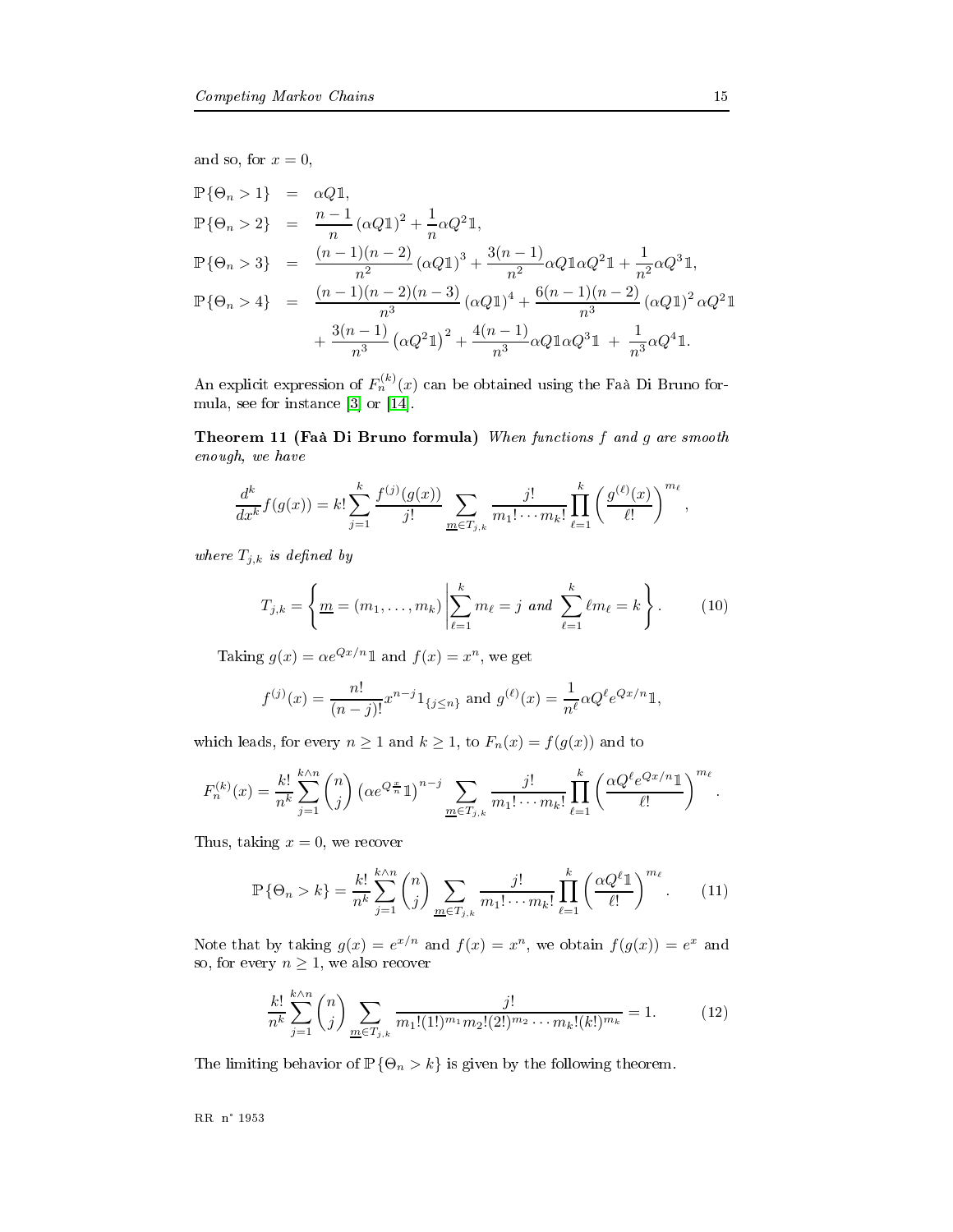**Theorem 12** If  $p_{\ell,n} = 1/n$  for every  $\ell = 1,\ldots,n,$  then for every  $k \geq 0,$  we have

$$
\lim_{n \to \infty} \mathbb{P}\{\Theta_n > k\} = (\alpha Q \mathbb{1})^k
$$

and,

$$
\lim_{n \to \infty} E(\Theta_n) = \begin{cases} \frac{1}{1 - \alpha Q \mathbb{1}} & \text{if } \alpha Q \mathbb{1} < 1 \\ \infty & \text{if } \alpha Q \mathbb{1} = 1. \end{cases}
$$

**Proof.** We extend the definition of the function  $F_n$  to the whole complex plane  $\mathbb{C}$ . For  $z \in \mathbb{C}$ , we have

$$
F_n(z) = \sum_{k=0}^{\infty} \frac{z^k}{k!} \mathbb{P}\{\Theta_n > k\},\,
$$

and we consider the unit circle  $C = \{z \in \mathbb{C} \mid |z| = 1\}$  . The function  $F_n(z)$  being analytic on  $\mathbb C,$  we have, for every  $p\geq 0,$ 

$$
\oint_C \frac{F_n(z)}{z^{p+1}} dz = i \int_0^{2\pi} F_n(e^{i\eta}) e^{-ip\eta} d\eta
$$
\n
$$
= \sum_{k=0}^{\infty} \frac{\mathbb{P}\{\Theta_n > k\}}{k!} \int_0^{2\pi} i e^{i(k-p)\eta} d\eta
$$
\n
$$
= 2i\pi \frac{\mathbb{P}\{\Theta_n > p\}}{p!},
$$

since

$$
\int_0^{2\pi} i e^{i(k-p)\eta} d\eta = \begin{cases} 0 & \text{if } k \neq p \\ 2i\pi & \text{if } k = p. \end{cases}
$$

We thus have, for every  $p \geq 0$ ,

$$
\mathbb{P}\{\Theta_n > p\} = \frac{p!}{2i\pi} \oint_C \frac{F_n(z)}{z^{p+1}} dz.
$$

We have shown in Theorem 10 that  $F_n(z)$  converges pointwise in z to  $e^{\alpha Q \cdot 1 z}$ when  $n$  goes to infinity. Moreover, we have

$$
|F_n(z)| \le e^{|z|}
$$
 and  $\oint_C \frac{e^{|z|}}{|z|^{p+1}}|dz| = e \oint_C |dz| = e \int_0^{2\pi} d\eta = 2e\pi$ .

- - + - 0 +

$$
\lim_{n \to \infty} \mathbb{P}\{\Theta_n > p\} = \frac{p!}{2i\pi} \oint_C \frac{e^{\alpha Q \mathbb{1} z}}{z^{p+1}} dz
$$
  
= 
$$
\frac{p!}{2i\pi} \sum_{k=0}^{\infty} \frac{(\alpha Q \mathbb{1})^k}{k!} \int_0^{2\pi} i e^{i(k-p)\eta} d\eta
$$
  
= 
$$
(\alpha Q \mathbb{1})^p,
$$

0-- - 2 - - -/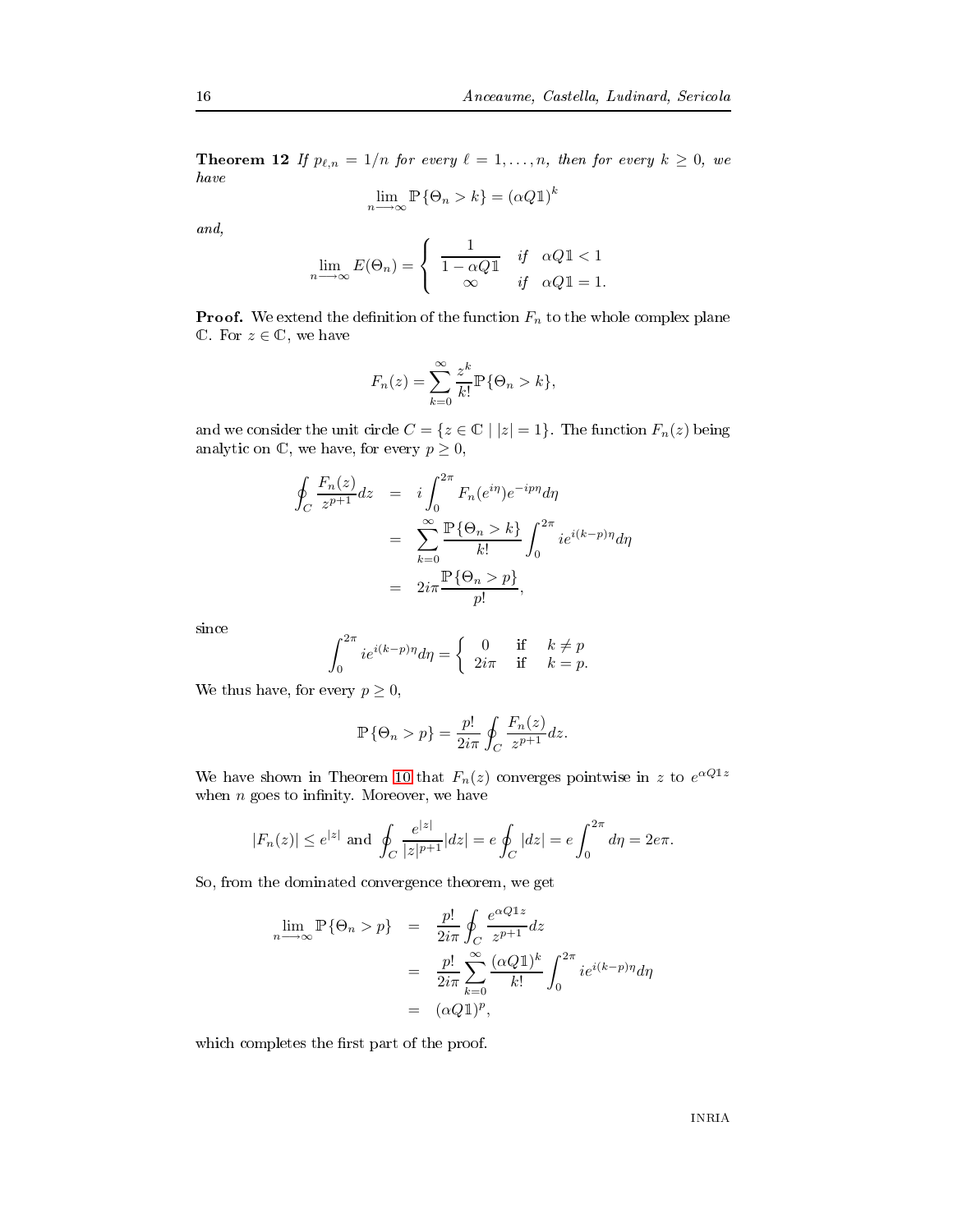$\mathbf{r} = \mathbf{r}$  , and the contract of  $\mathbf{r} = \mathbf{r}$  , and the contract of  $\mathbf{r} = \mathbf{r}$ 

$$
E(\Theta_n) = \sum_{k=0}^{\infty} \mathbb{P}\{\Theta_n > k\}.
$$

We first consider the case where  $\alpha Q \mathbb{1} = 1$ . From the previous part of the proof, we have, for every  $k \geq 0$ ,

$$
\lim_{n \to \infty} \mathbb{P}\{\Theta_n > k\} = 1.
$$

C + > 9 - 0 +

$$
\liminf_{n \to \infty} \sum_{k=0}^{\infty} \mathbb{P}\{\Theta_n > k\} \ge \sum_{k=0}^{\infty} \lim_{n \to \infty} \mathbb{P}\{\Theta_n > k\} = \infty,
$$

so  $\lim_{n\longrightarrow\infty}E(\Theta_n)=\infty$ , which completes the second part of the proof when  $\alpha Q \mathbb{1} = 1.$ 

We now consider the case where  $\alpha Q \mathbb{1} < 1$ . Using relations (11) and (12), we have

$$
\mathbb{P}\{\Theta_n > k\}
$$
\n
$$
= \frac{k!}{n^k} \sum_{j=1}^{k \wedge n} \binom{n}{j} \sum_{\underline{m} \in T_{j,k}} \frac{j!}{m_1!(1!)^{m_1} m_2!(2!)^{m_2} \cdots m_k!(k!)^{m_k}} \prod_{\ell=1}^k \left( (\alpha Q^{\ell} \mathbb{1})^{1/\ell} \right)^{\ell m_{\ell}}
$$
\n
$$
\leq \left( \max_{\ell=1,\dots,k} (\alpha Q^{\ell} \mathbb{1})^{1/\ell} \right)^k
$$
\n
$$
\leq \left( \sup_{\ell \geq 1} (\alpha Q^{\ell} \mathbb{1})^{1/\ell} \right)^k.
$$

If we show that  $\sup_{\ell \geq 1} (\alpha Q^\ell 1)^{1/\ell} < 1$  then the result follows using the domted convergence theorem for series. Let us show that  $\sup_{\ell \geq 1} (\alpha Q^{\ell} \mathbb{1})^{1/\ell} < 1$ . First of all, since  $\alpha Q \mathbb{1} < 1$ , we have  $\alpha Q^{\ell} \mathbb{1} < 1$  for any  $\ell \ge 1$ , hence

<span id="page-19-0"></span>
$$
\left(\alpha Q^{\ell}1\right)^{1/\ell} < 1 \text{ for every } \ell \ge 1. \tag{13}
$$

We introduce the infinite norm for matrices, defined for every matrix  $M$ , not 

$$
||M|| = \sup_{i} \sum_{j} |M_{i,j}|.
$$

We then have  $||\alpha|| = 1$ ,  $||1|| = 1$  and for every  $\ell \geq 1$ ,

$$
(\alpha Q^{\ell} \mathbb{1})^{1/\ell} \le (||\alpha|| ||\mathbb{1}|| ||Q^{\ell}||)^{1/\ell} = ||Q^{\ell}||^{1/\ell}.
$$
 (14)

It is well-know, see for instance [11], that the spectral radius  $\rho(Q)$  of the trix  $Q$  is satisfies

$$
\rho(Q) = \lim_{\ell \to \infty} ||Q^{\ell}||^{1/\ell} < 1. \tag{15}
$$

 $\lambda$  and  $\lambda$  and  $\lambda$  and  $\lambda$  and  $\lambda$  and  $\lambda$  and  $\lambda$  and  $\lambda$  and  $\lambda$  and  $\lambda$ 

$$
\limsup_{\ell \to \infty} (\alpha Q^{\ell} \mathbb{1})^{1/\ell} < 1. \tag{16}
$$

---- -- ----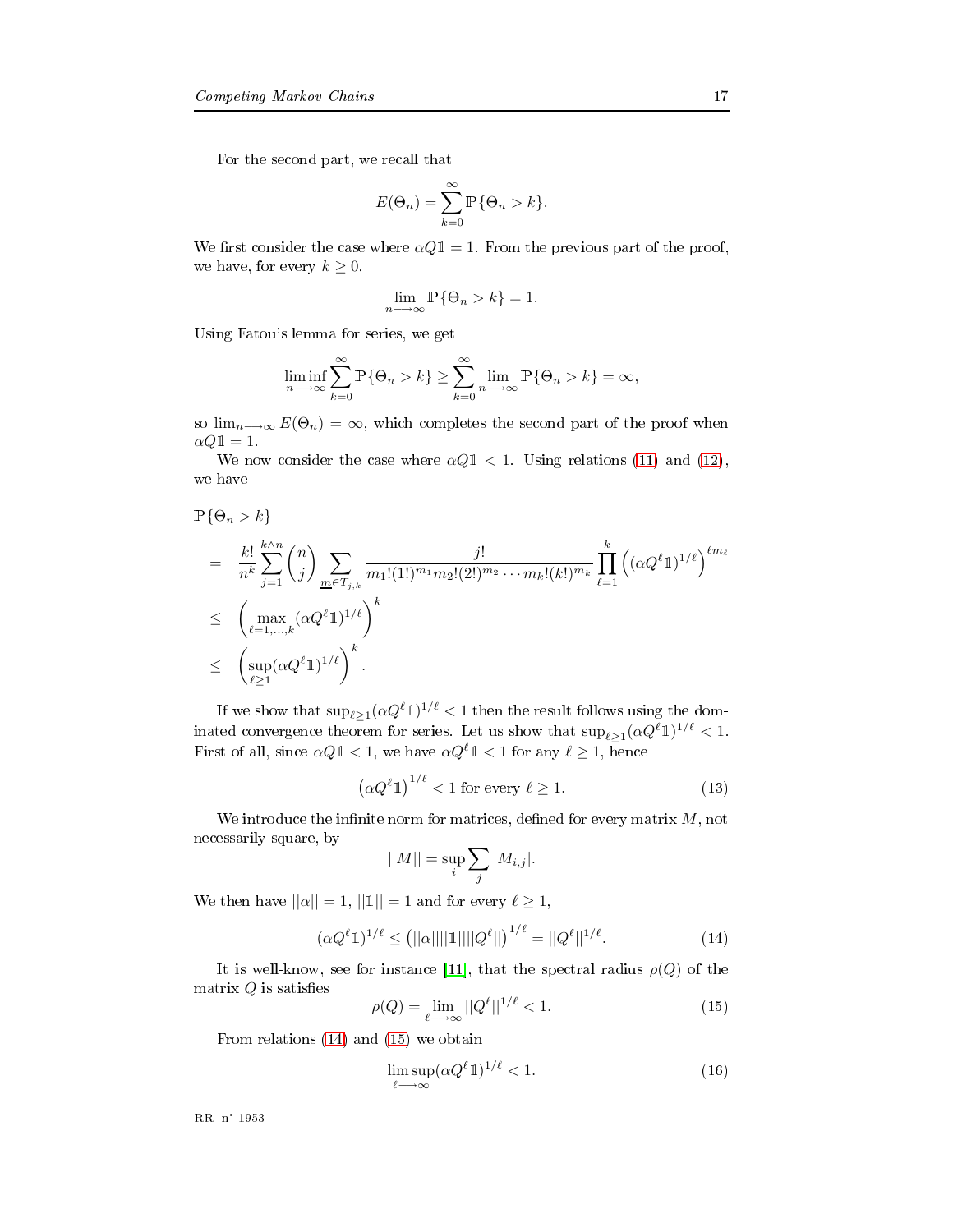$\blacksquare$ 

From relations (13) and (16), we easily get that  $\sup_{\ell \geq 1} (\alpha Q^{\ell} \mathbb{1})^{1/\ell} < 1$ . By the + - - 0

$$
\lim_{n \to \infty} E(\Theta_n) = \sum_{k=0}^{\infty} (\alpha Q \mathbb{1})^k = \frac{1}{1 - \alpha Q \mathbb{1}}.
$$

 $\mathbf{r}$  -//  $\mathbf{r}$  -//  $\mathbf{r}$  -//  $\mathbf{r}$  -//  $\mathbf{r}$  -//  $\mathbf{r}$  -//  $\mathbf{r}$  -//  $\mathbf{r}$  -//  $\mathbf{r}$  -//  $\mathbf{r}$  -//  $\mathbf{r}$  -//  $\mathbf{r}$  -//  $\mathbf{r}$  -//  $\mathbf{r}$  -//  $\mathbf{r}$  -//  $\mathbf{r}$  -//  $\mathbf{r}$  -//

 $\blacksquare$  ) and the contract of the contract of the contract of the contract of the contract of the contract of the contract of the contract of the contract of the contract of the contract of the contract of the contract of computed. They also lead to a new way of computing the distribution of  $\Theta_n$ for large values of  $n,$  small values of  $k$  and for any Markov chain  $X.$ 

For every  $1 \leq k \leq n$ , relation (11) can be written as

$$
\mathbb{P}\{\Theta_n > k\} = \frac{k!}{n^k} \sum_{j=1}^k \binom{n}{j} u_{j,k}(Q),\tag{17}
$$

where

$$
u_{j,k}(Q) = \sum_{\underline{m} \in T_{j,k}} \frac{j!}{m_1!(1!)^{m_1}m_2!(2!)^{m_2}\cdots m_k!(k!)^{m_k}} \prod_{\ell=1}^k (\alpha Q^{\ell}1)^{m_{\ell}}.
$$

It is easily checked that the  $j$ -th term in the sum is asymptotically equal to  $O(1/n^{k-j})$ , i.e.

$$
\frac{k!}{n^k} \binom{n}{j} u_{j,k}(Q) = O(1/n^{k-j}).
$$

eless, the constant involved in this expansion depends on  $k$  and is very rge even for relatively small values of  $k$ . To see this, we explicitly compute below the last 5 terms of relation (17). By definition of the set  $T_{j,k},$  we have for every  $k \geq 1$ ,

$$
T_{k,k} = \{(k, 0, \ldots, 0)\},
$$
  
\n
$$
T_{k-1,k} = \{(k-2, 1, 0, \ldots, 0)\},
$$
  
\n
$$
T_{k-2,k} = \{(k-4, 2, 0, \ldots, 0), (k-3, 0, 1, \ldots, 0)\},
$$
  
\n
$$
T_{k-3,k} = \{(k-6, 3, 0, \ldots, 0), (k-5, 1, 1, 0, \ldots, 0), (k-4, 0, 0, 1, 0 \ldots, 0)\},
$$
  
\n
$$
T_{k-4,k} = \{(k-8, 4, 0, \ldots, 0), (k-7, 2, 1, 0, \ldots, 0), (k-6, 1, 0, 1, 0, \ldots, 0), (k-6, 0, 2, 0, \ldots, 0), (k-5, 0, 0, 0, 1, 0 \ldots, 0)\},
$$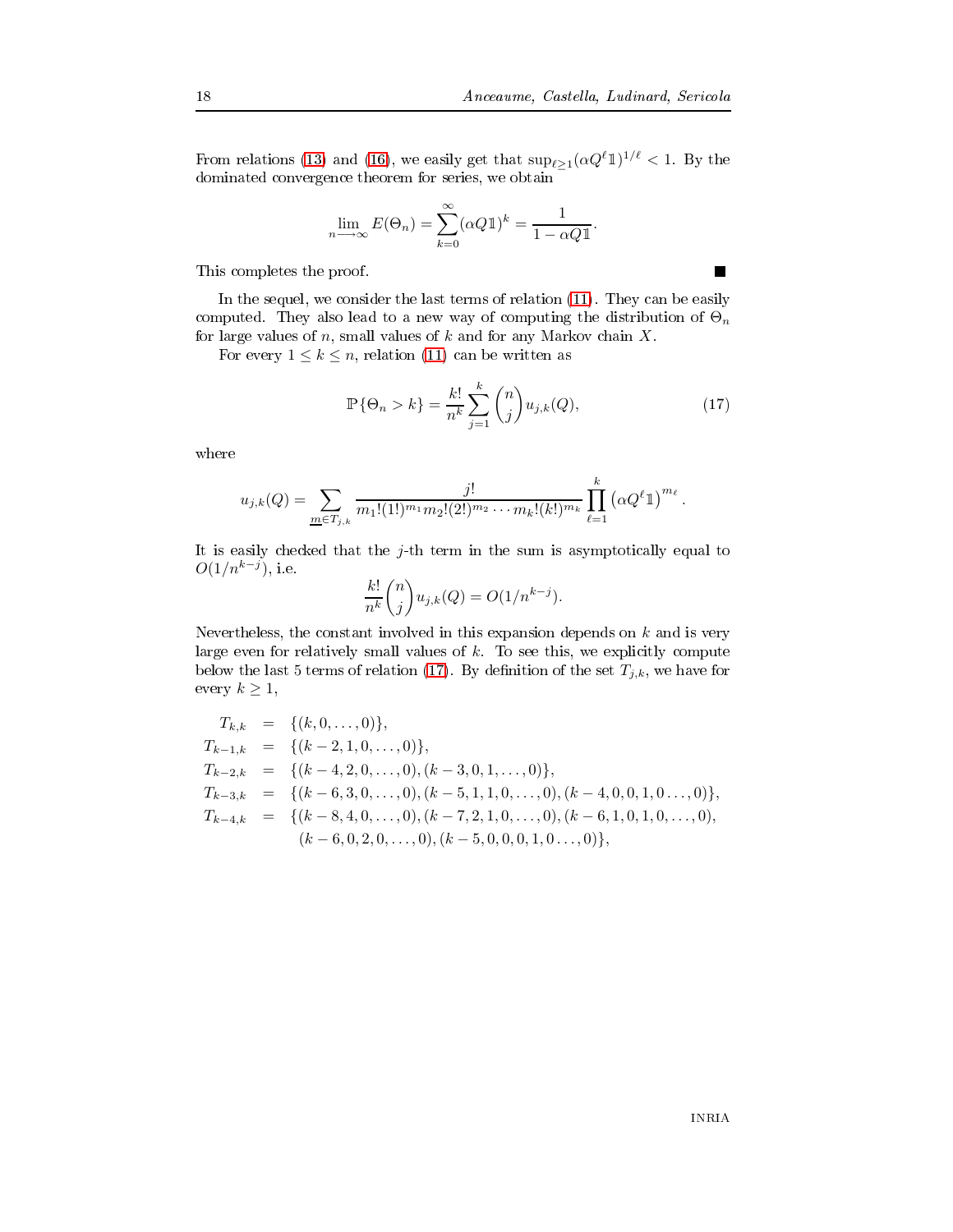0- - - + + 0
- 0 - - + set. We then have, for every  $k \geq 1$ ,

$$
u_{k,k}(Q) = (\alpha Q1)^{k},
$$
  
\n
$$
u_{k-1,k}(Q) = \frac{k-1}{2} (\alpha Q1)^{k-2} \alpha Q^{2} 11_{\{k \ge 2\}},
$$
  
\n
$$
u_{k-2,k}(Q) = \frac{(k-2)(k-3)}{8} (\alpha Q1)^{k-4} (\alpha Q^{2}1)^{2} 1_{\{k \ge 4\}}
$$
  
\n
$$
+ \frac{k-2}{6} (\alpha Q1)^{k-3} \alpha Q^{3} 11_{\{k \ge 3\}},
$$
  
\n
$$
u_{k-3,k}(Q) = \frac{(k-3)(k-4)(k-5)}{48} (\alpha Q1)^{k-6} (\alpha Q^{2}1)^{3} 1_{\{k \ge 6\}}
$$
  
\n
$$
+ \frac{(k-3)(k-4)}{12} (\alpha Q1)^{k-5} \alpha Q^{2} 1 \alpha Q^{3} 11_{\{k \ge 5\}}
$$
  
\n
$$
+ \frac{k-3}{24} (\alpha Q1)^{k-4} \alpha Q^{4} 11_{\{k \ge 4\}},
$$
  
\n
$$
u_{k-4,k}(Q) = \frac{(k-4)(k-5)(k-6)(k-7)}{384} (\alpha Q1)^{k-8} (\alpha Q^{2}1)^{4} 1_{\{k \ge 8\}}
$$
  
\n
$$
+ \frac{(k-4)(k-5)(k-6)}{48} (\alpha Q1)^{k-7} (\alpha Q^{2}1)^{2} \alpha Q^{3} 11_{\{k \ge 7\}}
$$
  
\n
$$
+ \frac{(k-4)(k-5)}{48} (\alpha Q1)^{k-6} \alpha Q^{2} 1 \alpha Q^{4} 11_{\{k \ge 6\}}
$$
  
\n
$$
+ \frac{(k-4)(k-5)}{72} (\alpha Q1)^{k-6} (\alpha Q^{3}1)^{2} 1_{\{k \ge 6\}}
$$
  
\n
$$
+ \frac{k-4}{120} (\alpha Q1)^{k-5} \alpha Q^{5} 11_{\{k \ge 5\}}.
$$

Note that specifying the dependence on  $Q$  allows us to extract the sum of the coefficients of the  $u_{j,k}(Q)$  by simply writing  $u_{j,k}(I)$  since we have  $\alpha Q^{\ell} \mathbb{1} = 1$ when  $Q = I$ . This leads to

$$
\mathbb{P}\{\Theta_n > k\} = \frac{k!}{n^k} \sum_{j=k-4}^k {n \choose j} u_{j,k}(Q) + e_{n,k},
$$

where  $e_{n,k}$  satisfies using relation (12),

$$
e_{n,k} = \frac{k!}{n^k} \sum_{j=1}^{k-5} \binom{n}{j} u_{j,k}(Q) \le \frac{k!}{n^k} \sum_{j=1}^{k-5} \binom{n}{j} u_{j,k}(I) = 1 - \frac{k!}{n^k} \sum_{j=k-4}^k \binom{n}{j} u_{j,k}(I).
$$

We denote by  $b_{n,k}$  this last bound, i.e.

$$
b_{n,k} = 1 - \frac{k!}{n^k} \sum_{j=k-4}^k {n \choose j} u_{j,k}(I).
$$

$$
0 \leq \mathbb{P}\{\Theta_n > k\} - \frac{k!}{n^k} \sum_{j=k-4}^k \binom{n}{j} u_{j,k}(Q) \leq b_{n,k}.
$$

---- -- ----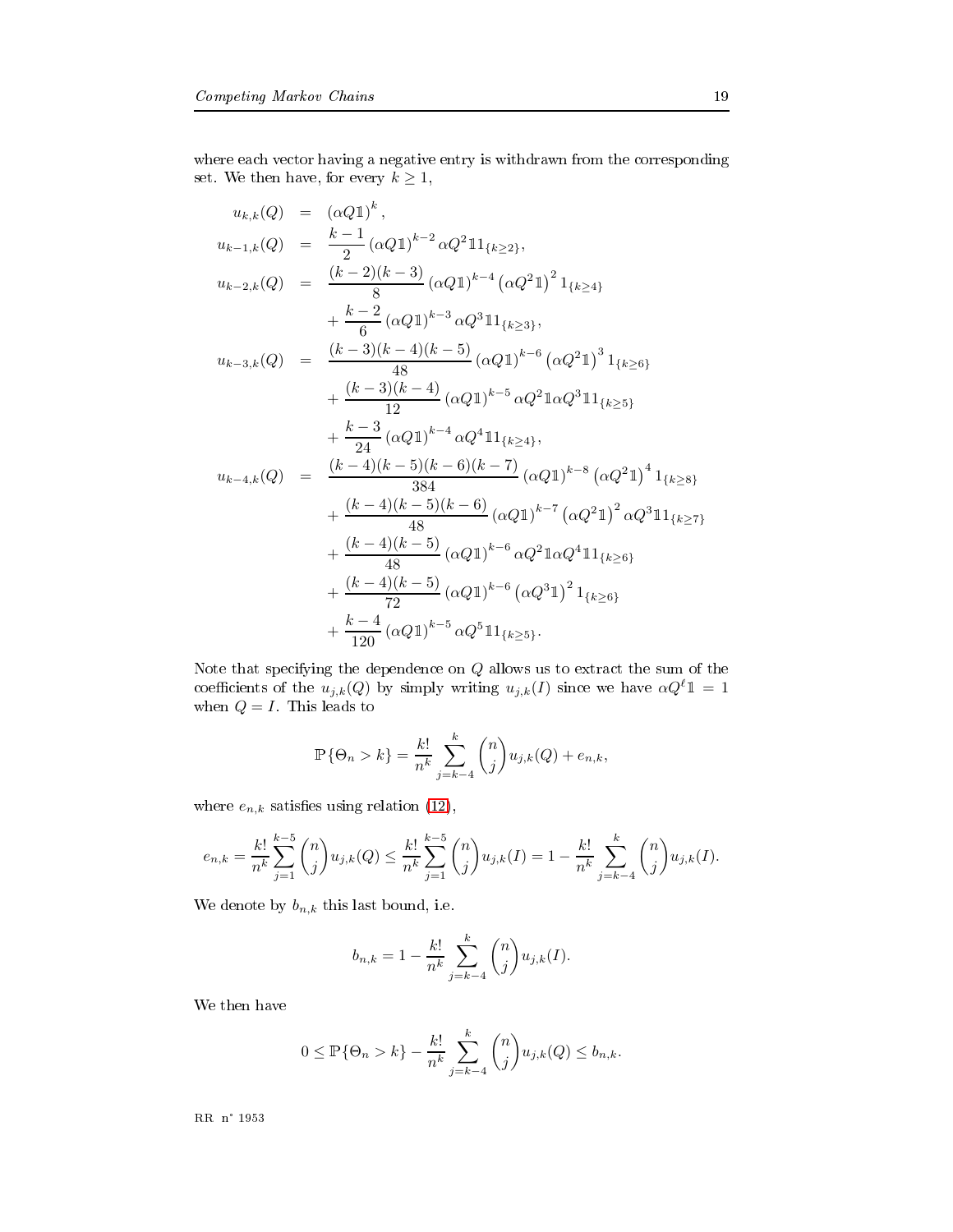It can be easily shown that  $b_{n,k}$  is increasing with  $k,$  so for a fixed error tolerance  $\varepsilon$  and for every n, we can easily compute the maximum value  $k^*$  of k such that e error is less than or equal to  $\varepsilon$ , i.e.

$$
k^* = \sup\{k \in \mathbb{N} \mid b_{n,k} \le \varepsilon\}.
$$

Figure 1 gives some values of  $k^*$  for different values of  $\varepsilon$  and  $n$ . It shows for nce that, for every  $k \leq 53$ , we have

$$
0 \le \mathbb{P}\{\Theta_{1000} > k\} - \frac{k!}{1000^k} \sum_{j=k-4}^k {1000 \choose j} u_{j,k}(Q) \le 10^{-2}.
$$

|              |     | 10  |     |
|--------------|-----|-----|-----|
| $n = 10^2$   | 18  | 15  | 12  |
| $n = 10^3$   | 53  | 41  | 32  |
| $n = 10^{4}$ | 162 | 124 | 97  |
| $n = 10^{5}$ | 508 | 387 | 301 |

Fig. 1: Values of  $k^*$  for different values of  $\varepsilon$  and n.

 +-  $\alpha Q^{\ell} \mathbb{1}$  have been upper bounded by 1 here, a crude upper-bound. For that + - 
+ -0 might be improved.

The sequence  $\alpha Q^{\ell} \mathbb{1}$  being decreasing with  $\ell$  from 1 to 0, we denote by u the test integer such that  $\alpha Q^u \mathbb{1} = 1$ , i.e

$$
u = \sup\{\ell \ge 0 \mid \alpha Q^{\ell} \mathbb{1} = 1\}.
$$

Besides, due to the fact that  $\rho(Q),$  the spectral radius of  $Q,$  satisfies  $\rho(Q)<$ 1, taking an  $\varepsilon$  such that  $\rho(Q) < \rho(Q) + \epsilon < 1$ , it is clear that there exists constant  $C_{\varepsilon} > 0$  such that for any  $\ell \geq 0$ , we have  $\alpha Q^{\ell} \mathbb{1} \leq C_{\varepsilon}(\rho(Q) + \varepsilon)^{\ell}$ . erefore, gathering the results, it becomes now clear that, choosing a  $q$  such t  $\rho(Q) < q < 1$ , there is an integer  $\ell_0$  such that

$$
\alpha Q^{\ell} \mathbb{1} \le 1
$$
 whenever  $0 \le \ell \le \ell_0$ ,  

$$
\alpha Q^{\ell} \mathbb{1} \le q^{\ell}
$$
 whenever  $\ell \ge \ell_0 + 1$ .

Let us now estimate  $\mathbb{P}\{\Theta_n > k\}$  using these (close to optimal) bounds. Using Corollary 3, we have for every  $k \geq 0$  and  $n \geq 1$ ,

$$
\mathbb{P}\{\Theta_n > k\} = \frac{1}{n^k} \sum_{\underline{k} \in S_{k,n}} \frac{k!}{k_1! \cdots k_n!} \prod_{r=1}^n \alpha Q^{k_r} \mathbb{1} \leq A_{n,k},
$$

where

$$
A_{n,k} = \frac{1}{n^k} \sum_{\underline{k} \in S_{k,n}} \frac{k!}{k_1! \cdots k_n!} \prod_{r=1}^n (1_{\{k_r \le \ell_0\}} + q^{k_r} 1_{\{k_r \ge \ell_0 + 1\}})
$$
  

$$
= \frac{q^k}{n^k} \sum_{\underline{k} \in S_{k,n}} \frac{k!}{k_1! \cdots k_n!} \prod_{r=1}^n \left( \frac{1}{q^{k_r}} 1_{\{k_r \le \ell_0\}} + 1_{\{k_r \ge \ell_0 + 1\}} \right).
$$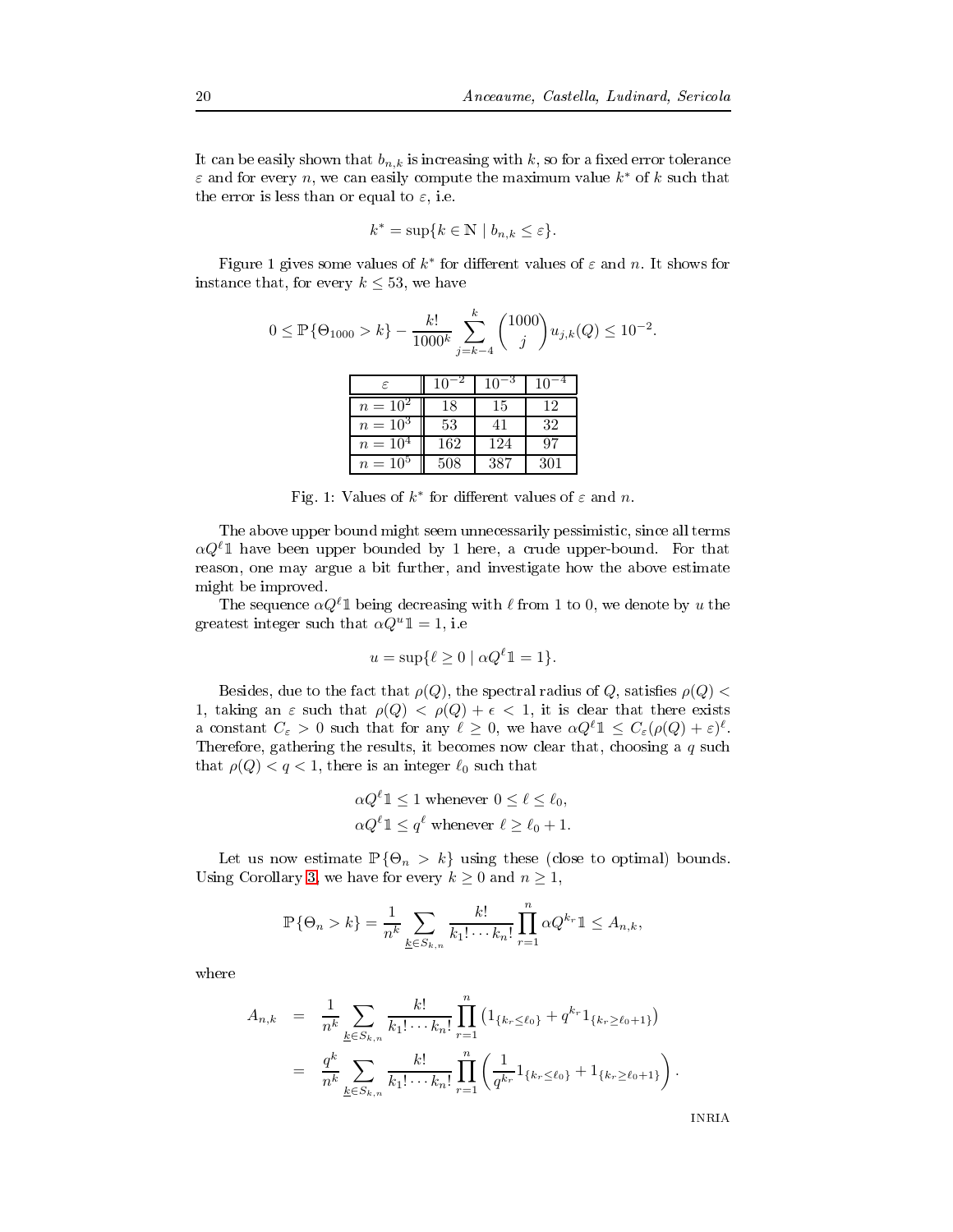Let us now estimate  $A_{n,k}$ .

8 - - 0 - - -0+ 0

$$
A_{n,k} \geq \frac{q^k}{n^k} \sum_{\underline{k} \in S_{k,n}} \frac{k!}{k_1! \cdots k_n!} = q^k.
$$

8 - - - - 0 0 0 following upper bound

$$
A_{n,k} \leq \frac{q^k}{n^k} \sum_{\underline{k} \in S_{k,n}} \frac{k!}{k_1! \cdots k_n!} \prod_{r=1}^n \frac{1}{q^{\ell_0}}
$$
  
= 
$$
\frac{q^{k-n\ell_0}}{n^k} \sum_{\underline{k} \in S_{k,n}} \frac{k!}{k_1! \cdots k_n!}
$$
  
= 
$$
q^{k-n\ell_0}.
$$

Thus, we have proved that  $A_{n,k}$  any how satisfies the two bounds

$$
q^k \le A_{n,k} \le q^{k - n\ell_0}.
$$

For large values of n, i.e. when  $n \longrightarrow \infty$ , the upper bound is compatible with - 0 -0 - -

$$
\mathbb{P}\{\Theta_n > k\} \longrightarrow \alpha Q^k \mathbb{1}.
$$

Needless to say, the obtained bound on  $A_{n,k}$  in this case does not improve on our previous crude estimate. For large values of  $k$  at variance, we have proved that

$$
\mathbb{P}\{\Theta_n > k\} \le q^{k - n\ell_0},
$$

which establishes that  $\mathbb{P}\{\Theta_n > k\}$  goes exponentially fast to zero as  $k \longrightarrow \infty$ .  $\mathbf{1}$  , and  $\mathbf{1}$  , and  $\mathbf{1}$  , and  $\mathbf{1}$  , and  $\mathbf{1}$  , and  $\mathbf{1}$  , and  $\mathbf{1}$ 

#### 4.2

e computation of the distribution and of the expectation of  $\Theta_n$  using Theorem 4 is useful if these quantities are needed for all the values of  $i$  from 1 to  $n$ . This ds to an algorithm with a complexity in  $O(n)$  which makes the computation ibitive for very large values of  $n$ . In the following theorem, we generalize e result of Theorem 4 to deal with very large values of  $n$ .

**Theorem 13** For every  $k \geq 0$ ,  $n \geq 2$ , we have

$$
\mathbb{P}\{\Theta_n > k\} = \sum_{\ell=0}^k {k \choose \ell} s_{u,n}^{\ell} (1 - s_{u,n})^{k-\ell} \mathbb{P}\{\Theta_u > \ell\} \mathbb{P}\{\Theta'_{n-u} > k - \ell\} \tag{18}
$$

where the random variable  $\Theta'_{n-u}$  is defined exactly as  $\Theta_{n-u}$  but with the proba------*-* ------ -------------

$$
\left(\frac{p_{u+1,n}}{1-s_{u,n}},\ldots,\frac{p_{n,n}}{1-s_{u,n}}\right) \text{ and } s_{u,n}=\sum_{r=1}^u p_{r,n}.
$$

---- -- ----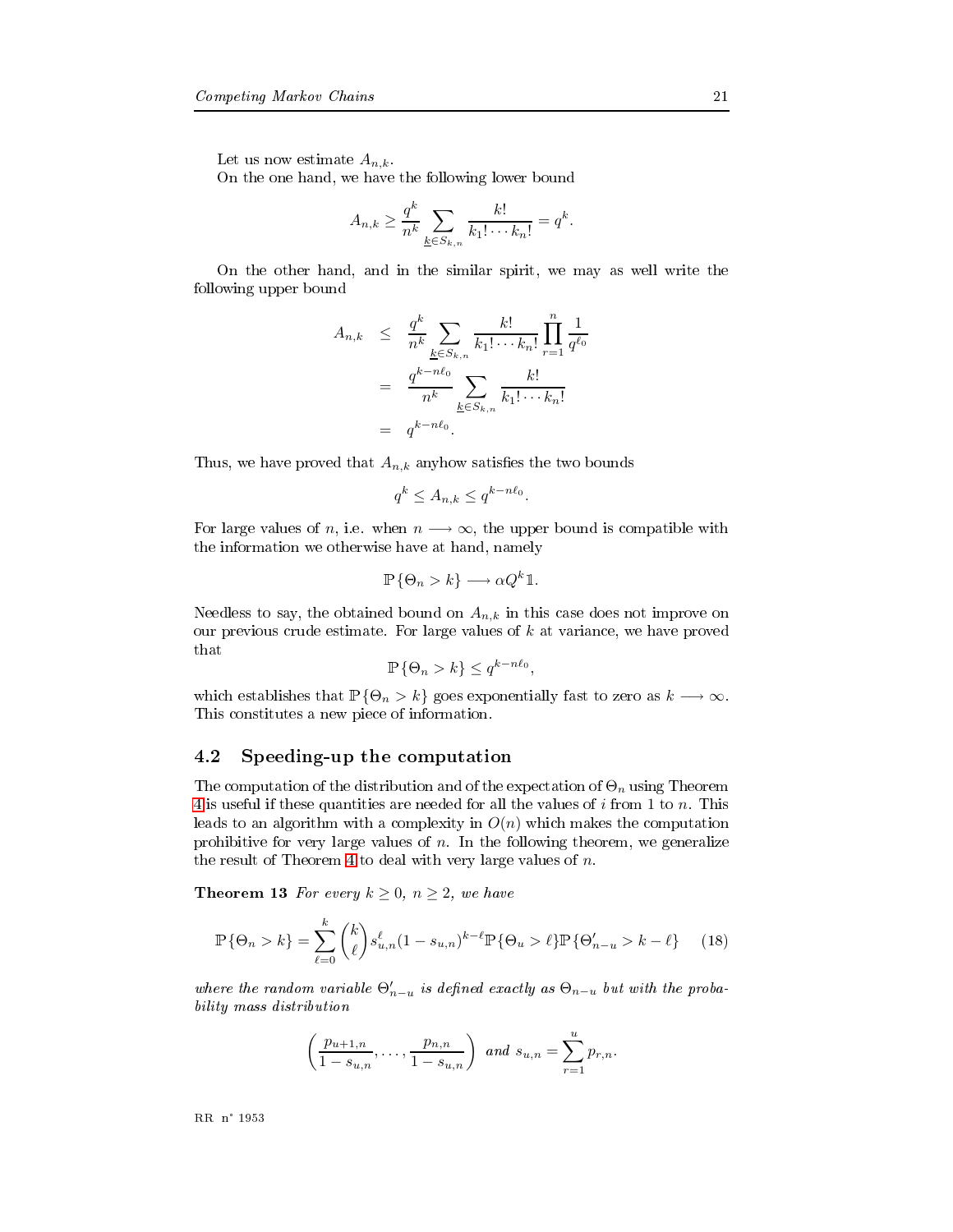**Proof.** Let  $n \geq 2$  and u such that  $1 \leq u \leq n-1$ . For  $r = 1, \ldots, u$ , we have  $p_{r,u} = p_{r,n}/s_{u,n}$ . For every  $k \geq 0$ , we have from Corollary 3

$$
\mathbb{P}\{\Theta_{n} > k\} \n= \sum_{k \in S_{k,n}} \frac{k!}{k_{1}! \cdots k_{n}!} \prod_{r=1}^{n} (p_{r,n})^{k_{r}} \alpha Q^{k_{r}} \mathbb{1} \n= \sum_{\ell=0}^{k} \sum_{\underline{k} \in S_{\ell,u}} \sum_{(k_{u+1},...,k_{n}) \in S_{k-\ell,n-u}} \frac{k!}{k_{1}! \cdots k_{n}!} \prod_{r=1}^{n} (p_{r,n})^{k_{r}} \alpha Q^{k_{r}} \mathbb{1} \n= \sum_{\ell=0}^{k} {k \choose \ell} \sum_{\underline{k} \in S_{\ell,u}} \frac{\ell!}{k_{1}! \cdots k_{u}!} \prod_{r=1}^{u} (p_{r,n})^{k_{r}} \alpha Q^{k_{r}} \mathbb{1} \n\times \sum_{(k_{u+1},...,k_{n}) \in S_{k-\ell,n-u}} \frac{(k-\ell)!}{k_{u+1}! \cdots k_{n}!} \prod_{r=u+1}^{n} (p_{r,n})^{k_{r}} \alpha Q^{k_{r}} \mathbb{1} \n= \sum_{\ell=0}^{k} {k \choose \ell} s_{u,n}^{\ell} (1 - s_{u,n})^{k-\ell} \sum_{\underline{k} \in S_{\ell,u}} \frac{\ell!}{k_{1}! \cdots k_{u}!} \prod_{r=1}^{u} (p_{r,u})^{k_{r}} \alpha Q^{k_{r}} \mathbb{1} \n\times \sum_{(k_{u+1},...,k_{n}) \in S_{k-\ell,n-u}} \frac{(k-\ell)!}{k_{u+1}! \cdots k_{n}!} \prod_{r=u+1}^{n} \left( \frac{p_{r,n}}{1 - s_{u,n}} \right)^{k_{r}} \alpha Q^{k_{r}} \mathbb{1} \n= \sum_{\ell=0}^{k} {k \choose \ell} s_{u,n}^{\ell} (1 - s_{u,n})^{k-\ell} \mathbb{P}\{\Theta_{u} > \ell\} \mathbb{P}\{\Theta'_{n-u} > k - \ell\}
$$

<span id="page-24-0"></span> - -/

**Corollary 14** If  $p_{r,n} = 1/n$  for every  $r = 1, \ldots, n$ , then for every  $k \geq 0$  and u such that  $1 \le u \le n-1$ , we have

$$
\mathbb{P}\{\Theta_n > k\} = \sum_{\ell=0}^k {k \choose \ell} \left(\frac{u}{n}\right)^{\ell} \left(1 - \frac{u}{n}\right)^{k-\ell} \mathbb{P}\{\Theta_u > \ell\} \mathbb{P}\{\Theta_{n-u} > k - \ell\}
$$

and, for every  $m \geq 1$ , we have

$$
\mathbb{P}\{\Theta_{2^m} > k\} = \frac{1}{2^k} \sum_{\ell=0}^k {k \choose \ell} \mathbb{P}\{\Theta_{2^{m-1}} > \ell\} \mathbb{P}\{\Theta_{2^{m-1}} > k - \ell\}.
$$
 (19)

**Proof.** If the probability mass distribution is uniform then  $s_{u,n} = u/n$  and  $\Theta'_{n-u} = \Theta_{n-u}$ . The second relation is simply obtained by taking  $n = 2^m$  and  $u = 2^{m-1}$ .

Relation (19) is interesting for very large values of  $n$  . Indeed, the complexity for the computation of the distribution and of the expectation of  $\Theta_n$  is now  $O(\log_2 n)$ .

Note also that this relation can be split into 2 identical sums plus the central term corresponding to  $\ell = k/2$  when k is even.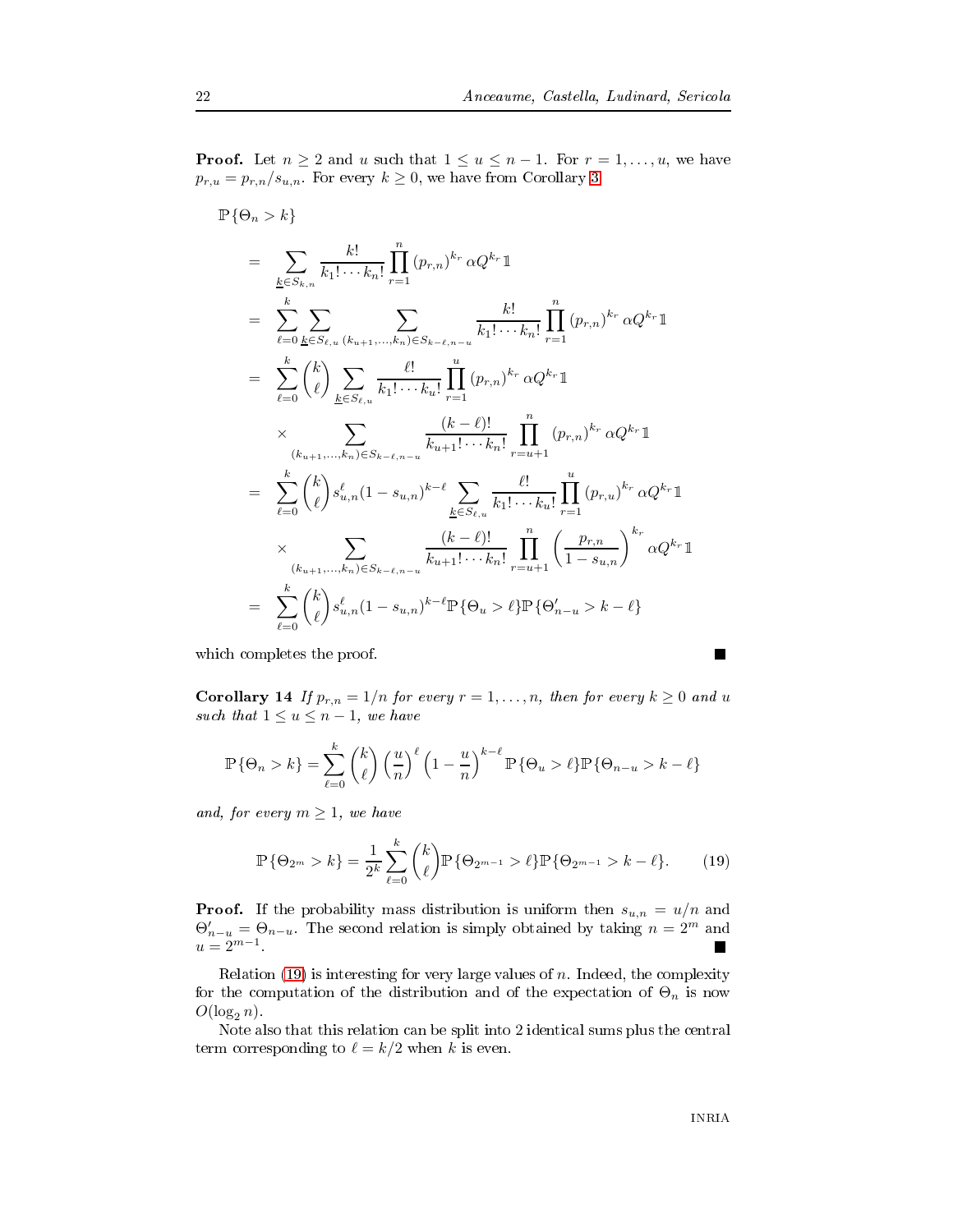#### $\mathbf 5$ Application to Large-Scale Distributed Systems

Large-scale distributed systems are systems populated by thousand or millions of heterogeneous nodes. These systems keep evolving according to nodes failures, departures, or the introduction of new nodes. To handle the scale and dynamics of these systems, peer-to-peer overlays, commonly abbreviated as P2P overlays, have been proposed. P2P overlays are virtual networks built on top of a physical network. Nodes of the overlay, usually called peers, communicate among each other along the edges of the overlay by using the communication primitives provided by the underlying network (e.g., IP network service). The algorithms that peers use to choose their neighbors and to route messages define the overlay topology. The topology of unstructured overlays conforms random graphs, i.e., relationships among peers are mostly set according to a random process, and routing is not constrained. Most popular P2P systems (e.g., Gnutella, kaZaA) rely on unstructured overlays. On the other hand, structured overlays (also called Distributed Hash Tables (DHTs)) are such that peers self-organize in structured graphs (e.g., hypercube, torus). Typically, peers self-organize according to a distance function based on their identifier, allowing to partition the identifier space among all the peers of the system. Most proposed structured overlays (e.g.  $[6, 9, 10, 13, 16, 15]$ ) are highly satisfactory in terms of efficiency and scalability when evolving in weakly dynamic environments (i.e., their keybased routing interface guarantees operations whose complexity in messages and latency usually scale logarithmically with system size). However, in the presence of very frequent peers connections and/or disconnections, a very large number of join and leave operations are locally triggered generating accordingly multiple and concurrent maintenance traffic. Ensuring routing tables consistency quickly becomes unbearable, leading to misrouting, and to possible partitioning of the system as argued by Locher et al. [8].

A different approach to build a churn-resilient overlay network has been proposed with cluster-based structured overlays (e.g.  $[1, 2, 4, 8]$ ). In these overlays, peers which are close to each other according to a given proximity metric group together into clusters. These clusters form the vertices of the structured topology. Clusters size is lower and upper bounded. The lower bound is usually tuned to satisfy some constraint based on the assumed failure model (for instance, a lower bound greater than or equal to  $3f + 1$  allows Byzantine tolerant agreement protocols to be run despite up to  $f$  malicious peers). The upper bound is typically in  $\mathcal{O}(logN)$  to meet scalability requirements, where N is the current number of peers in the system. Most of the maintenance traffic is captured by clusters which severely limits both topology changes and communication overhead imposed by the above solutions. On the other hand, to keep clusters size bounded, these clusters have to split into smaller clusters or merge with their closest clusters each time they become over populated or under populated. Handling these operations requires high synchronization among involved peers. Clearly this may tend to overwhelm the benefit of cluster-based DHTs if both operations are too frequent with respect to join and leave events. The remaining part of this section is devoted to this analysis.

The Markov chain  $X$  modelling the behavior of one cluster is depicted in Figure 1 in which  $q = 1 - p$  and  $p \in (0, 1)$ .

The transition probability  $p$  means that a new peer joins the cluster while the transition probability q means that a peer leaves the cluster. The transition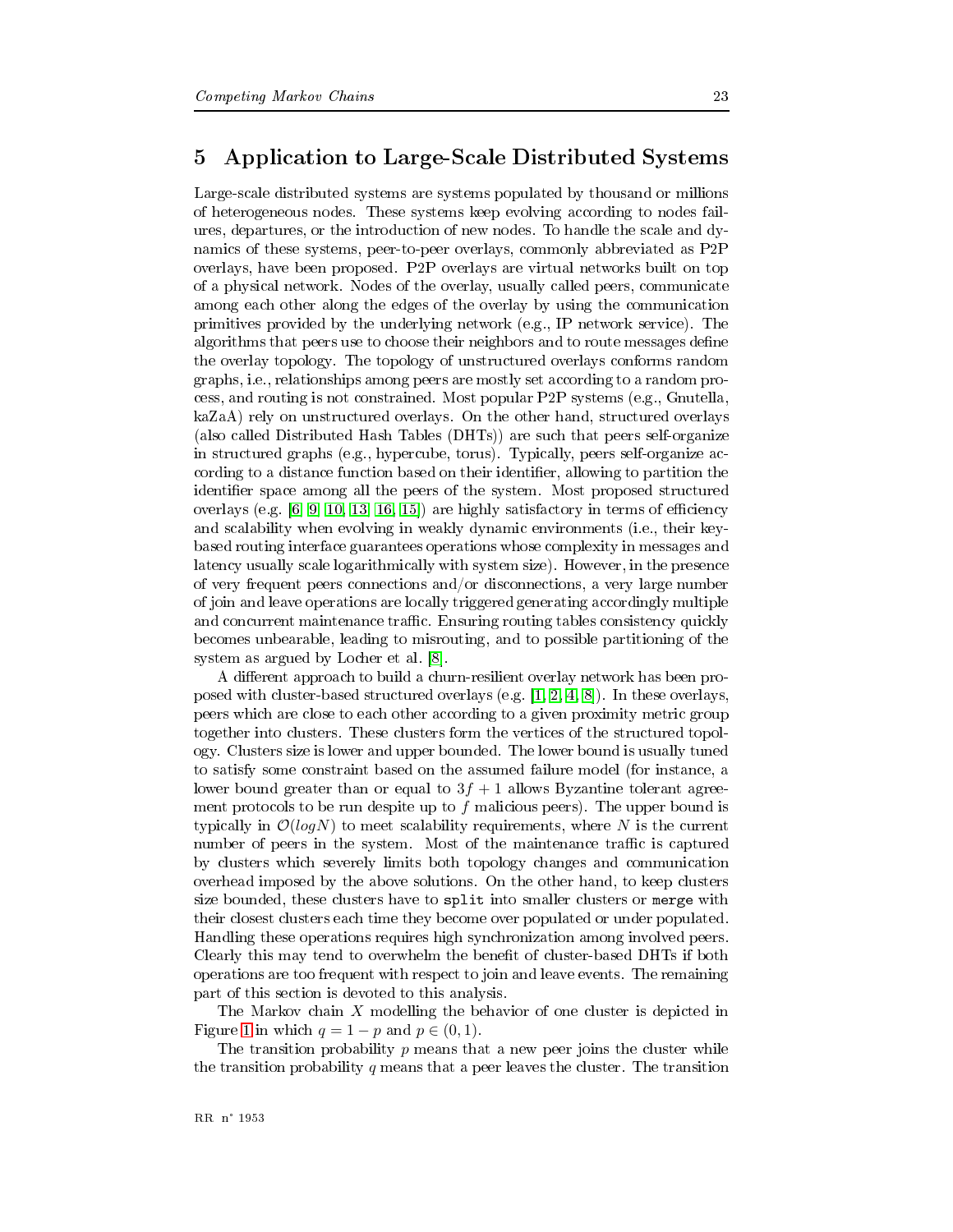

>+ \$ . 
- - 
/

from state  $S_{\rm min}+1$  to the absorbing state expresses that the cluster has reached its minimal size  $S_{\rm min}$  and that it has to merge with another cluster. In the same way the transition from state  $S_{\text{max}}-1$  to the absorbing state means that the cluster has reached its maximal size  $S_{\rm max}$  and that it must split into two smaller clusters. The initial distributions  $\alpha$  that we consider are the unit row vectors  $e_j$  for  $j = S_{\min} + 1, \ldots, S_{\max} - 1$ . So, the initial distribution  $\alpha = e_j$  means that  $X_0 = j$  with probability 1.

The matrix  $Q$  which gives the transitions between the transient states of X is thus a tri-diagonal matrix where non-zero entries are  $Q_{i,i+1} = p$  and  $Q_{i,i-1} = q = 1 - p$  We suppose that the probability mass function  $\pi(n)$  is uniform, i.e. that  $p_{i,n} = 1/n$ , for every  $i = 1, ..., n$ . With these values, the limiting behavior of respectively the distribution and the expectation of  $\Theta_n$  are given from Theorem 12 for every  $k\geq 0,$  by

$$
\lim_{n \to \infty} \mathbb{P}\{\Theta_n > k\} = \begin{cases} p^k & \text{if } X_0 = S_{\min} + 1 \\ 1 & \text{if } X_0 = j, \text{ for } S_{\min} + 2 \le j \le S_{\max} - 2 \\ (1 - p)^k & \text{if } X_0 = S_{\max} - 1 \end{cases}
$$

$$
\lim_{n \to \infty} E(\Theta_n) = \begin{cases} \frac{1}{1-p} & \text{if } X_0 = S_{\min} + 1 \\ \infty & \text{if } X_0 = j \text{, for } S_{\min} + 2 \le j \le S_{\max} - 2 \\ \frac{1}{p} & \text{if } X_0 = S_{\max} - 1. \end{cases}
$$

For the numerical evaluations, we have chosen  $p = 1/2$ . With this value, we easily get, when  $\alpha = e_j$ ,

$$
E(\Theta_1) = (j - S_{\min})(S_{\max} - j).
$$

We have also chosen  $S_{\text{min}} = 4$  and  $S_{\text{max}} = 16$  which implies that the number of transient states is equal to 11.

Figure 2 shows the distribution of  $\Theta_n$  for different values of  $n$  when the initial state  $X_0$  of each cluster is state  $S_{\text{min}} + 1 = 5$ . It also shows the limiting distribution given by

$$
\lim_{n \to \infty} \mathbb{P}\{\Theta_n > k\} = \frac{1}{2^k}.
$$

# 0
-0- + - - + - . small values of  $n$ .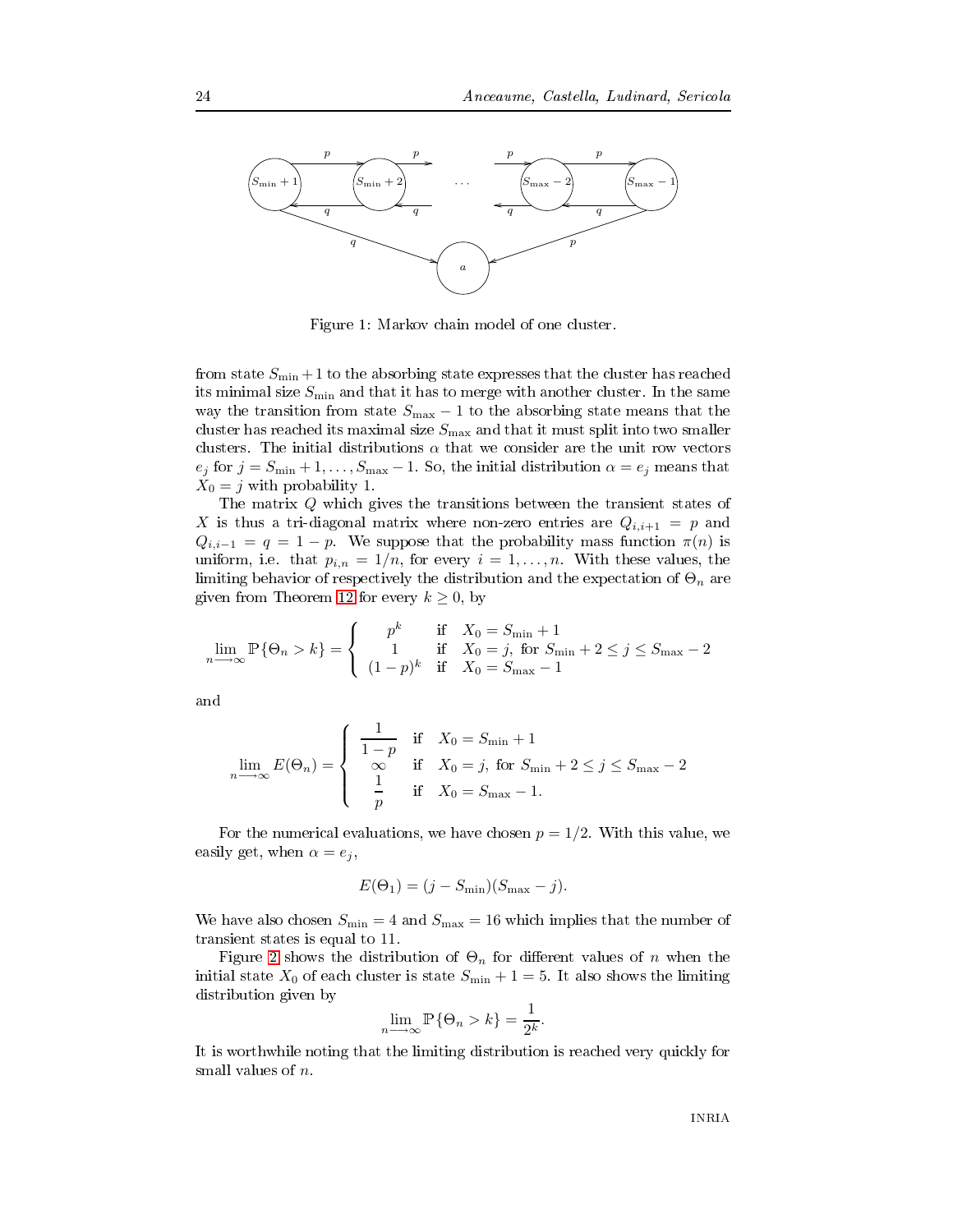

<span id="page-27-0"></span>Figure 2: From top to the bottom:  $\mathbb{P}\{\Theta_n > k\}$  when  $X_0 = S_{\min} + 1 = 5$ , for  $n = 1, 2, 3, 4, 5, 10, 15, 20, 25, \infty$ , as functions of k.

In the same way, Figure 3 shows the distribution of  $\Theta_n$  for different values of *n* when the initial state  $X_0$  is state  $(S_{\min} + S_{\max})/2 = 10$ . In that case the limiting distribution is given by

$$
\lim_{n \to \infty} \mathbb{P}\{\Theta_n > k\} = 1.
$$

The figure shows that it is reached rather slowly. Note the scaling difference between the  $k$ -axis in Figures 2 and 3.

Figure 4 shows the expected value of  $\Theta_n$  for different values of the initial state and for *n* from 1 to 25. We can observe the limiting behavior of  $E(\Theta_n)$ which is equal to 2 when  $X_0 = 5$  and equal to  $\infty$  when  $X_0 = 6, 7, 8, 9, 10$ . Here again it is reached very quickly when  $X_0 = 5$ .

Figure 5 shows the distribution of  $\Theta_n$  for different large values of n when the initial state  $X_0$  of each cluster is state  $(S_{\min} + S_{\max})/2 = 10$ . This figure has been obtained using the recurrence described in Corollary 14.

Figure 6 shows the expected value of  $\Theta_n$  for different values of the initial state and for  $n = 1, 2, 4, 8, \ldots, 2^{15} = 32768$ . Here again, we can observe the limiting behavior of  $E(\Theta_n)$  which is equal to  $\infty$  when  $X_0 = 5, 6, 7, 8, 9, 10$ . The value of  $E(\Theta_n)$  when  $X_0 = 5$  is practically invisible because it is too close to the x-axis. Indeed, in that case limiting behavior of  $E(\Theta_n)$  is equal to 2.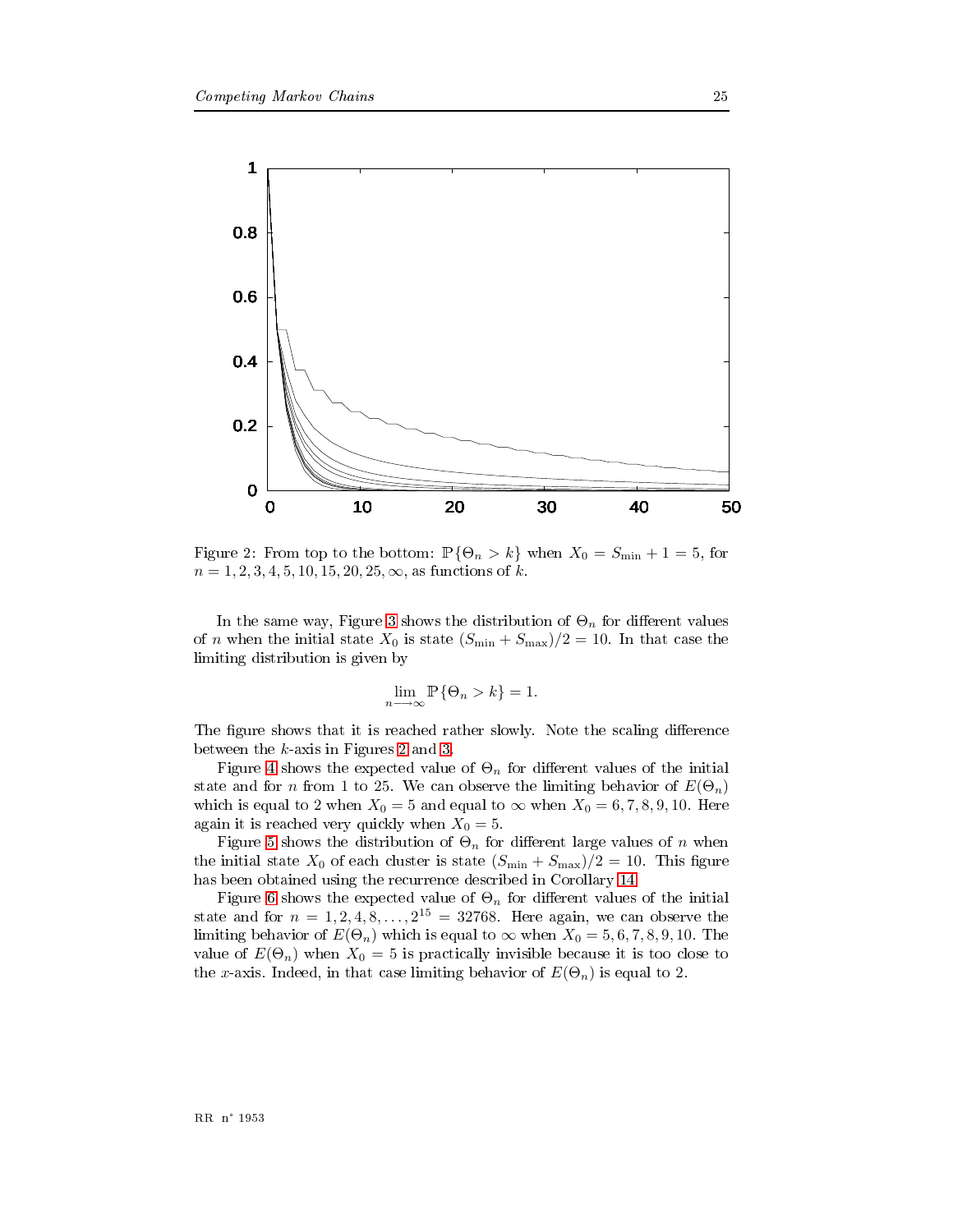

<span id="page-28-0"></span>Figure 3: From bottom to the top:  $\mathbb{P}\{\Theta_n > k\}$  when  $X_0 = (S_{\text{max}} + S_{\text{min}})/2 =$ 10, for  $n = 1, 2, 3, 4, 5, 10, 15, 20, 25$ , as functions of k.



<span id="page-28-1"></span>Figure 4: From bottom to the top:  $E(\Theta_n)$  for  $X_0 = 5, 6, 7, 8, 9, 10,$  as functions of  $n$ .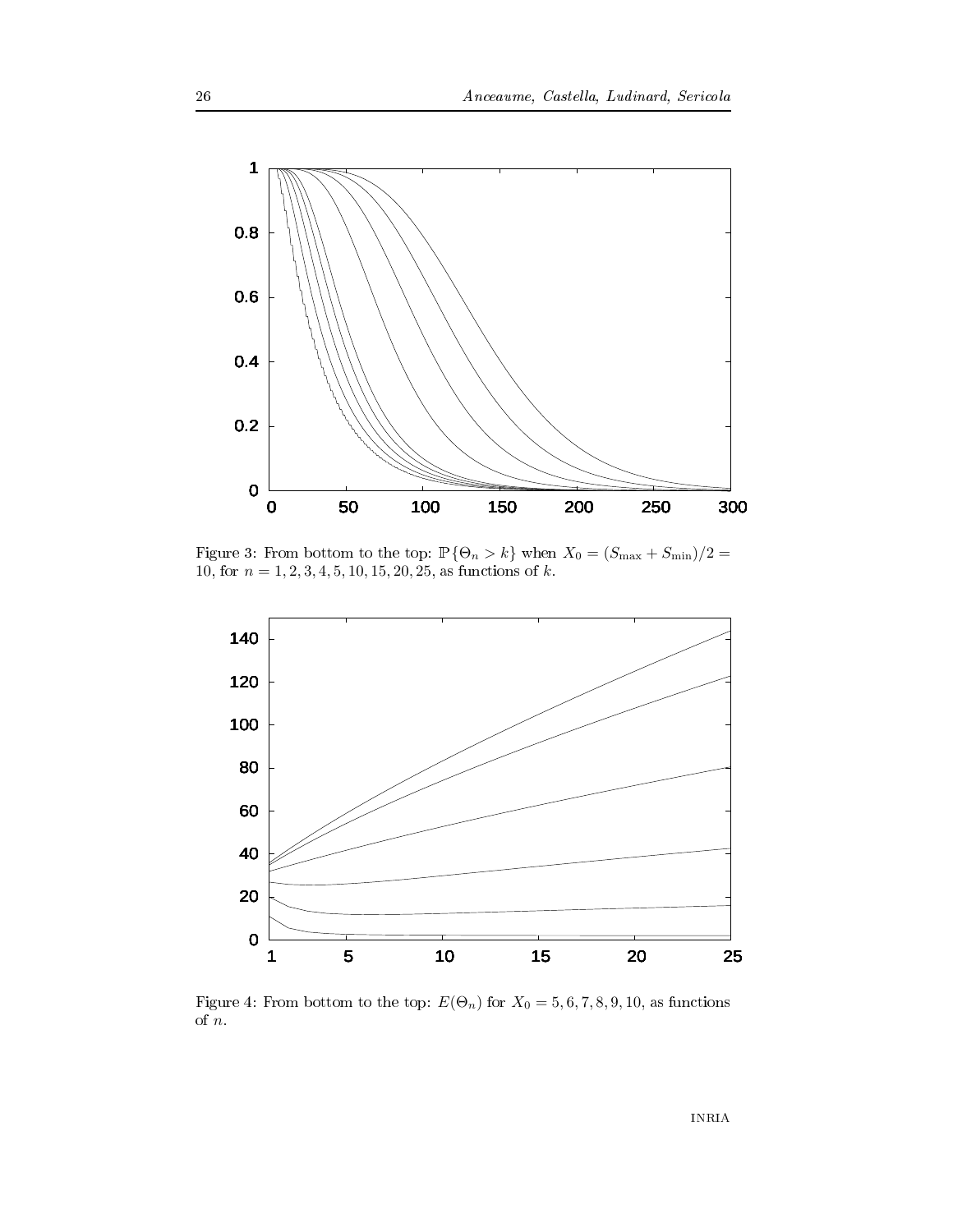

<span id="page-29-0"></span>Figure 5: From bottom to the top:  $\mathbb{P}\{\Theta_n > k\}$  when  $X_0 = (S_{\text{max}} + S_{\text{min}})/2 = 10$ , for  $n = 2^{10}, 2^{11}, 2^{12}, 2^{13}, 2^{14}, 2^{15} = 32768$ , as functions of  $k$ .



<span id="page-29-1"></span>Figure 6: From bottom to the top:  $E(\Theta_n)$  for  $X_0 = 5, 6, 7, 8, 9, 10$ , as functions of n, for  $n = 1, 2, 4, 8, ..., 2^{15}$ .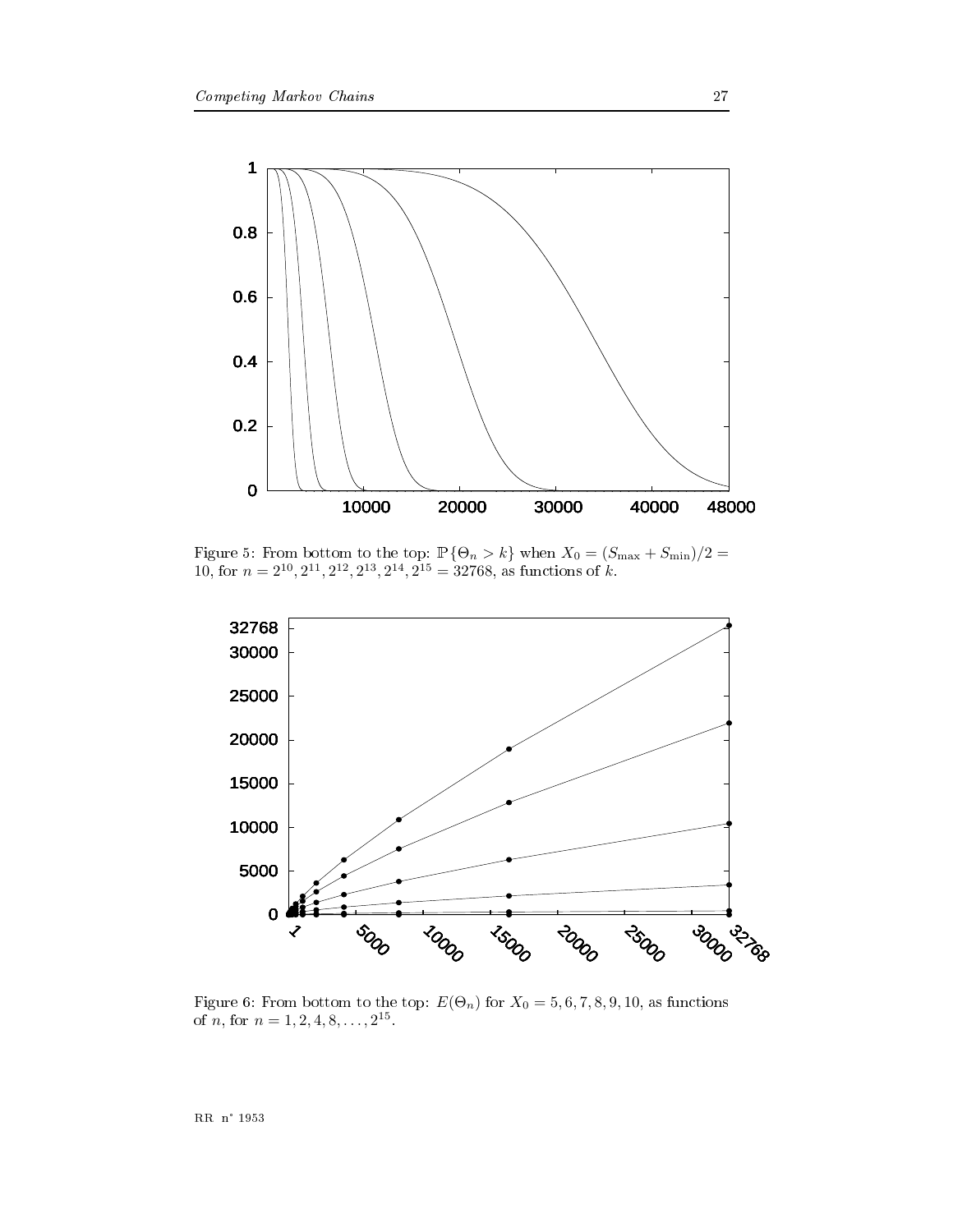### <span id="page-30-0"></span>References

- [1] ANCEAUME, E., BRASILIERO, F., LUDINARD, R. AND RAVOAJA, A. (2008). Peercube: an hypercube-based p2p overlay robust against collusion and churn. In IEEE Proceedings of the International Conference on Self Autonomous and Self Organizing Systems (SASO).
- [2] AWERBUCH, B. AND SCHEIDELER, C. (2004). Group spreading: A protocol for provably secure distributed name service. In *Procs of the International* Colloquium on Automata, Languages and Programming (ICALP).
- <span id="page-30-2"></span>[3] BEAUGENDRE, P. (2005). Un opérateur d'extension linéaire explicite. Revue de la Filière Mathématique 116(1).
- [4] FIAT, A., SAIA, J. AND YOUNG, M. (2005). Making chord robust to byzantine attacks. In Proceedings of the Annual European Symposium on Algo $rithms$  (ESA).
- <span id="page-30-1"></span>[5] FOURNEAU, J.-M. (2008). Discrete time Markov chains competing over resources: product form steady-state distribution. In Proceedings of the 5th International Conference on the Quantitative Evaluation of Systems  $(QEST'08)$ , Saint-Malo, France, 147-156.
- [6] HARVEY, N, JONES, M. B., SAROUI, S., THEIMER, M. AND WOLMAN, A. (2003). Skipnet: A scalable overlay network with practical locality properties. In Proceedings of the 4th USENIX Symposium on Internet Technologies and Systems (USITS).
- [7] KARLIN, S. AND TAYLOR, H. M. (1981). A Second Course in Stochastic Processes. Academic Press.
- [8] LOCHER, T., SCHMID, S. AND WATTENHOFER, R. (2006). eQuus: A provably robust and locality-aware peer-to-peer system. In Proceedings of the International Conference on Peer-to-Peer Computing (P2P).
- <span id="page-30-4"></span>[9] MALKHI, D., NAOR, M. AND RATAJZCAK, D. (2003). Viceroy: Scalable emulation of butterfly networks for distributed hash tables. In Proceedings of the Annual Symposium on Principles of distributed computing (PODC).
- <span id="page-30-5"></span>[10] MANKU, G. S., BAWA, M. AND RAGHAVAN, P. (2003). Symphony: Distributed hashing in a small world. In Proceedings of the 4th USENIX Symposium on Internet Technologies and Systems (USITS).
- [11] MEYER, C. D. (2000). Matrix Analysis and Applied Linear Algebra. SIAM.
- [12] NEUTS, M. F. (1981). Matrix-Geometric Solutions in Stochastic Models: An Algorithmic Approach. Johns Hopkins University Press.
- <span id="page-30-6"></span>[13] RATNASAMY, S., FRANCIS, P., HANDLEY, M., KARP, R. AND SHENKER, S. (2001). A scalable content-addressable network. In *Proceedings of the ACM* SIGCOMM.
- <span id="page-30-3"></span>[14] RIORDAN, J. (1967). An Introduction to Combinatorial Analysis. Wiley.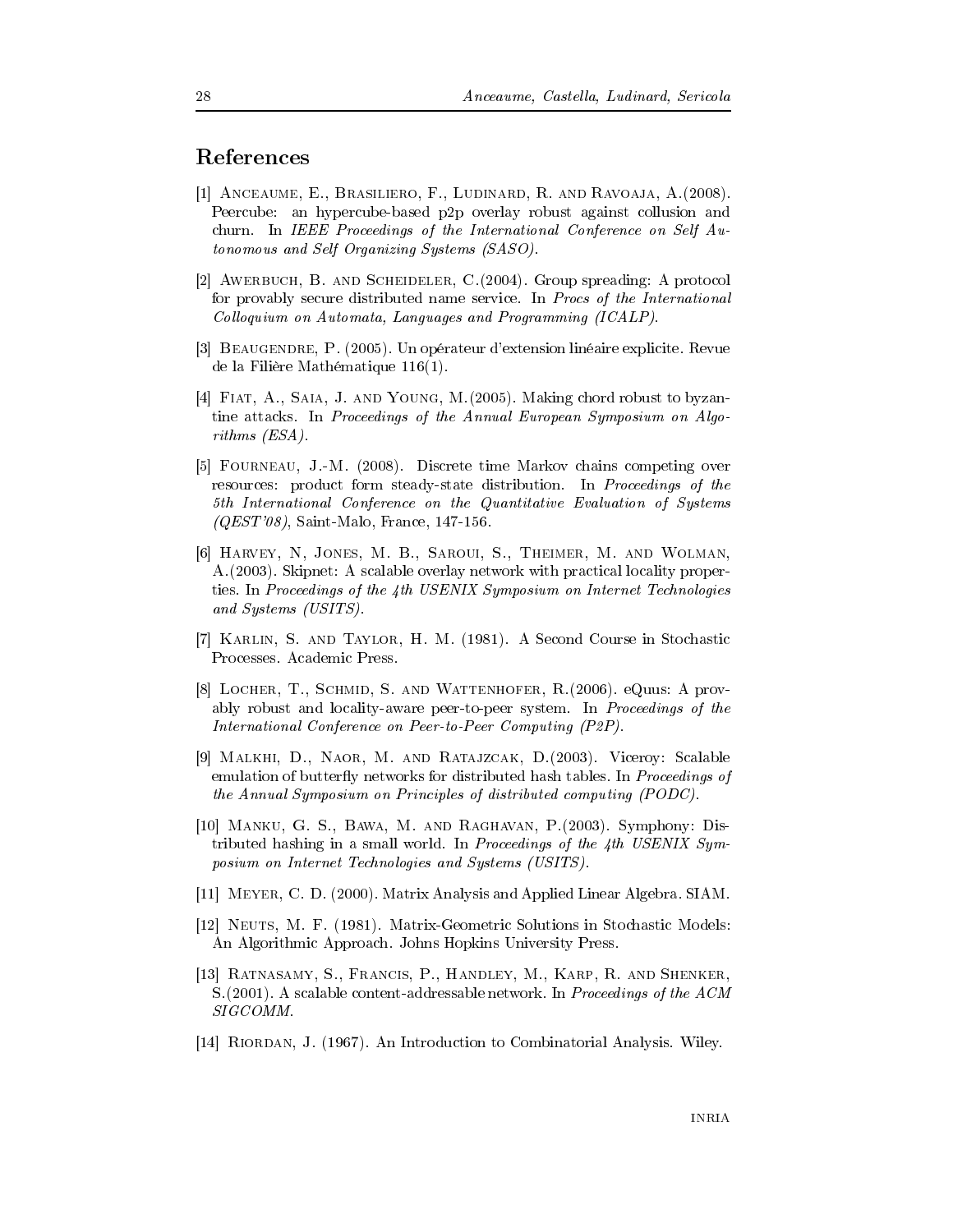- <span id="page-31-1"></span>[15] ROWSTRON, A. AND DRUSCHEL, P. (2001). Pastry: Scalable, distributed object location and routing for large-scale peer-to-peer systems. In Proceedings of the International Conference on Distributed Systems Platforms (Mid $dlevance$ ).
- <span id="page-31-0"></span>[16] STOICA, I., LIBEN-NOWELL, D., MORRIS, R., KARGER, D., DABEK, F., KAASHOEK, M. F. AND BALAKRISHNAN, H. (2001). Chord: A scalable peerto-peer lookup service for internet applications. In Proceedings of the ACM  $SIGCOMM$